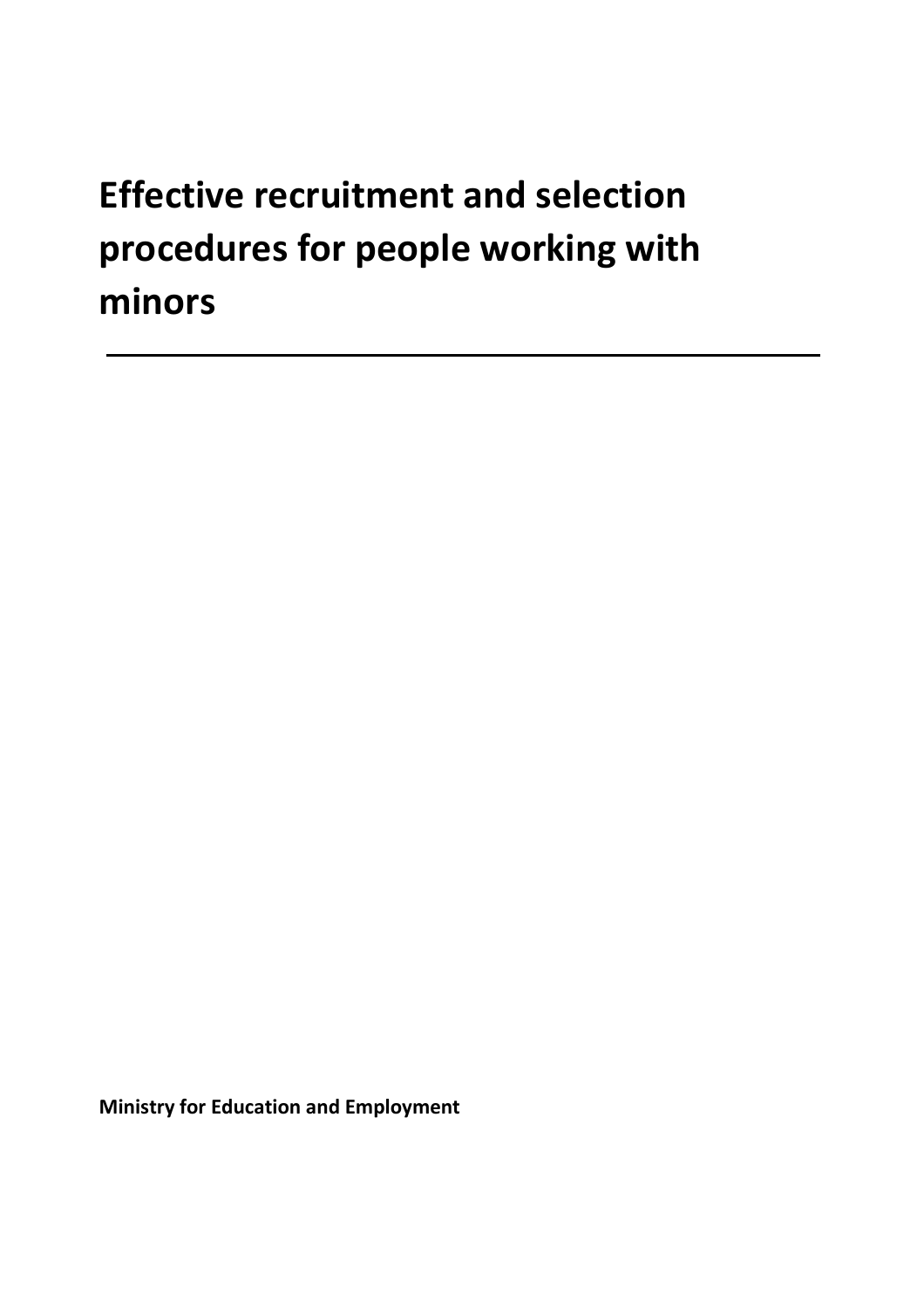### **Contents**

| 1.  | Screening Requirements for Adults Seeking to Work with Children and Young People 1 |  |
|-----|------------------------------------------------------------------------------------|--|
| 1.1 |                                                                                    |  |
| 1.2 |                                                                                    |  |
| 2.  |                                                                                    |  |
|     |                                                                                    |  |
|     |                                                                                    |  |
| 3.  |                                                                                    |  |
| 3.1 |                                                                                    |  |
| 3.2 |                                                                                    |  |
| 4.  |                                                                                    |  |
| 4.1 |                                                                                    |  |
| 4.2 |                                                                                    |  |
| 5.  |                                                                                    |  |
|     |                                                                                    |  |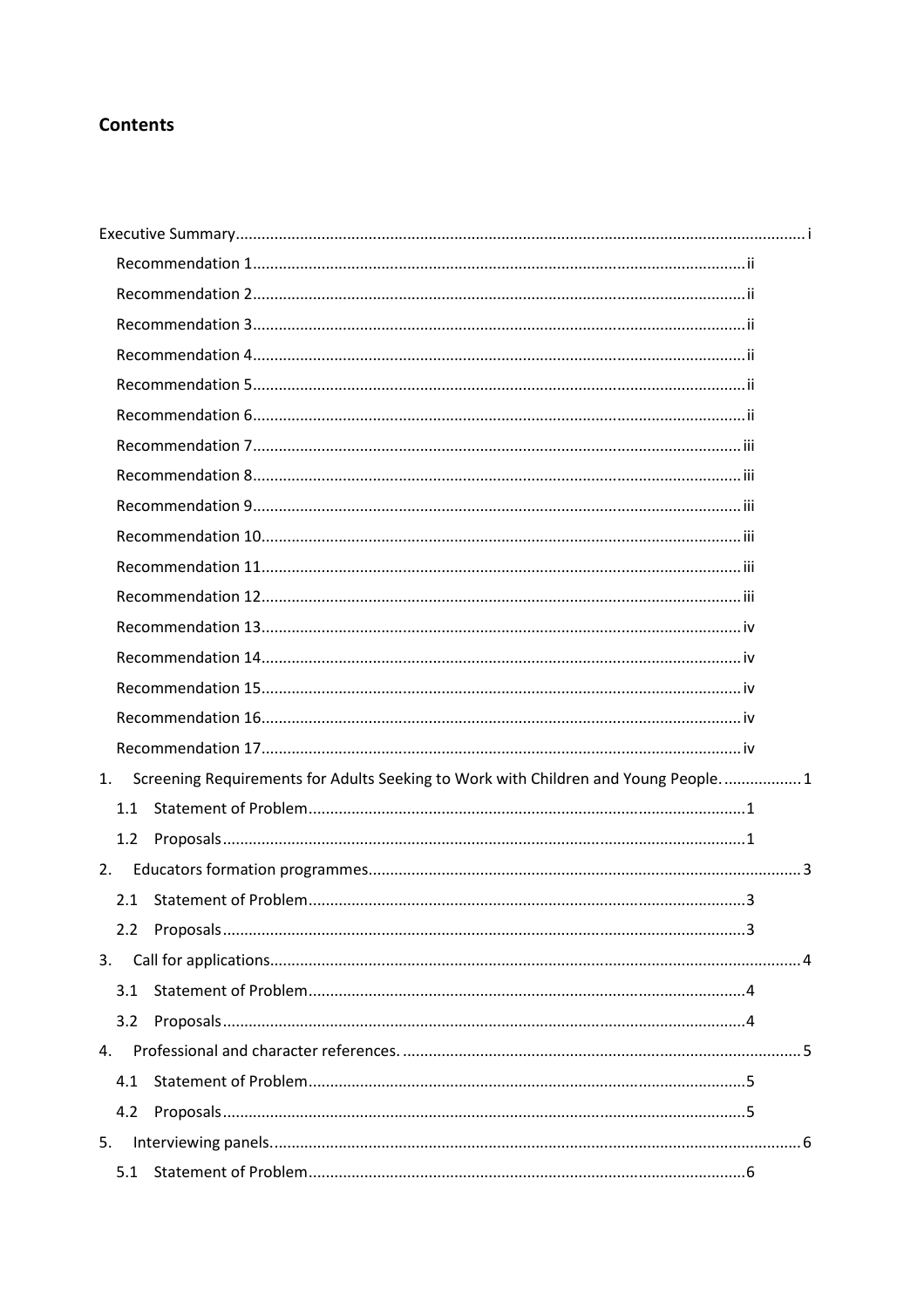| 5.2 |  |
|-----|--|
| 6.  |  |
| 6.1 |  |
| 6.2 |  |
| 7.  |  |
| 7.1 |  |
| 7.2 |  |
| 8.  |  |
| 8.1 |  |
| 8.2 |  |
| 9.  |  |
| 9.1 |  |
| 9.2 |  |
| 10. |  |
|     |  |
|     |  |
|     |  |
| 11. |  |
|     |  |
|     |  |
| 12. |  |
|     |  |
| 13. |  |
|     |  |
| 14. |  |
|     |  |
| 15. |  |
|     |  |
| 16. |  |
|     |  |
| 17. |  |
|     |  |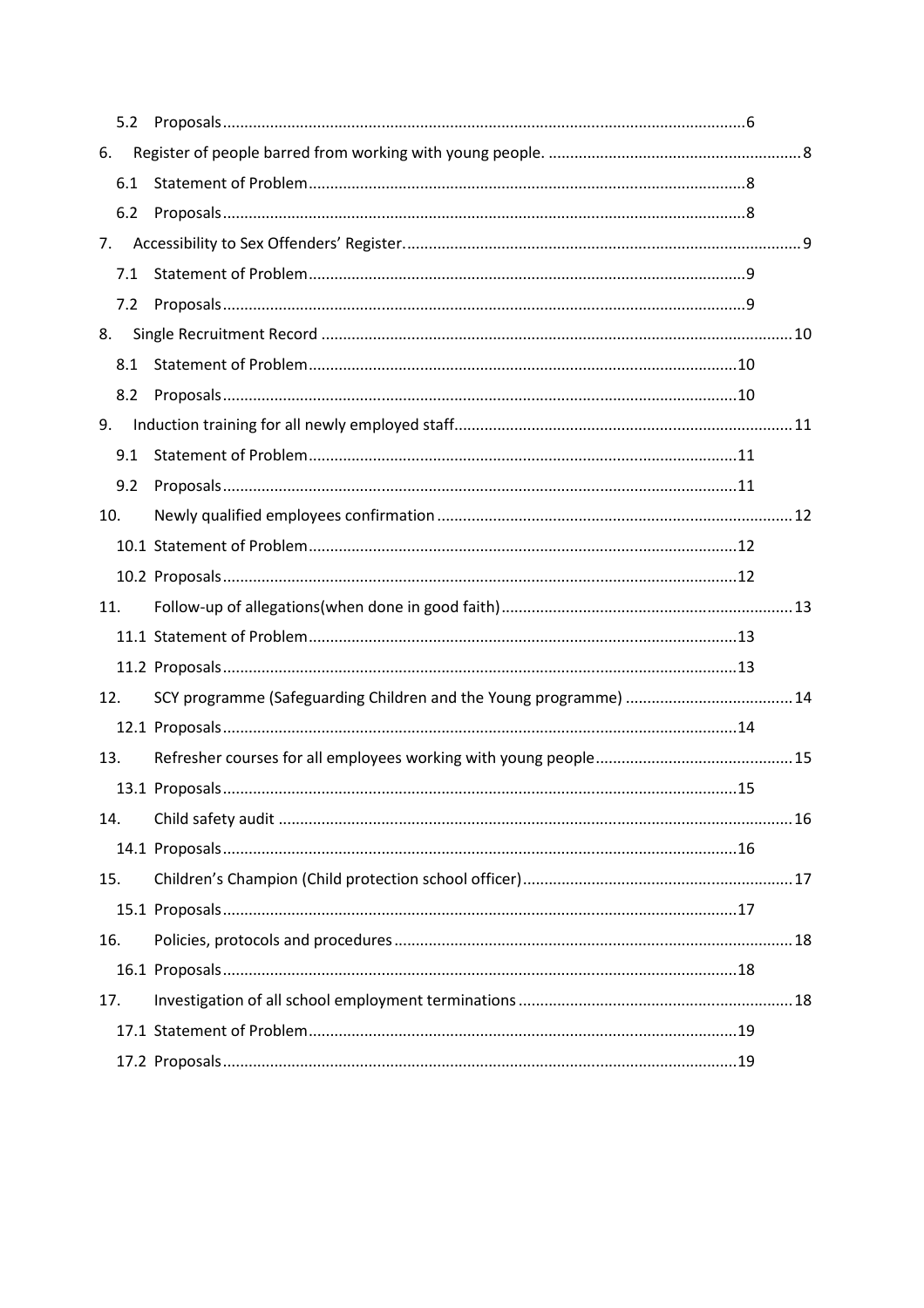# Executive Summary

The Ministry for Education and Employment is convinced that the great majority of educators and adults working with children are trustworthy and have a very positive influence in their lives. However, experience in this country and beyond our shores, has shown that exceptionally, individuals who may constitute a danger to children find employment positions in proximity with them. Unfortunately, the danger that these individuals can do there is massively disproportionate and wholly unacceptable.

The Ministry strongly believes that we should ensure that there are robust and effective systems in place to ensure the protection of our children and the good reputation of the vast majority of educators and others working with minors.

Such robust and effective systems should in no way mean that doubt is cast on all those who work with children; just as security at a bank does not imply any slur on all the bank's customers or staff. These systems are simply a rational response to ensure that rogue individuals are not allowed to damage young lives. Concurrently such systems will help protect educators and other people who constantly strive to have the best possible influence on our children's lives.

This whitepaper presents a number of proposals aimed at securing a safe learning environment for children and young people. It addresses different aspects of the recruitment process of adults working with minors, set in a chronological order, starting from the screening of applicants wishing to pursue a career which involves working with minors. The whitepaper moves on to propose steps to make the recruitment process more thorough and conducive to safeguarding the welfare of children and young people. Recommendations with regard to staff training, internal and external audits, together with the various aspects of the management of human resources are being proposed in an effort to make educational institutions a place where children can feel, and more importantly, are safe to develop their skills, competences and talents.

Some of the proposals listed in this whitepaper should not incur major additional costs to the educational institution; as a matter of fact, some do not involve any additional expenses at all. Others will inevitably require additional budgetary allocations, predominantly through the investment in human resources. It is evident that if safeguarding the welfare of children is to be addressed seriously, there is no option but to sustain this process, including financially.

The vast majority of the proposals presented have been lifted from the good practice of local and foreign educational institutions. It is not envisaged that all these proposals to be adopted with immediate effect. The intention is to create a culture of safety, to instigate the necessary changes to policies and practices, and consequently, to guarantee the entitlement of safety and protection to minors and to the adults who are entrusted with their care. This whitepaper invites all concerned stakeholders to reflect upon the proposals, sit down together and work on a feasible and realistic framework.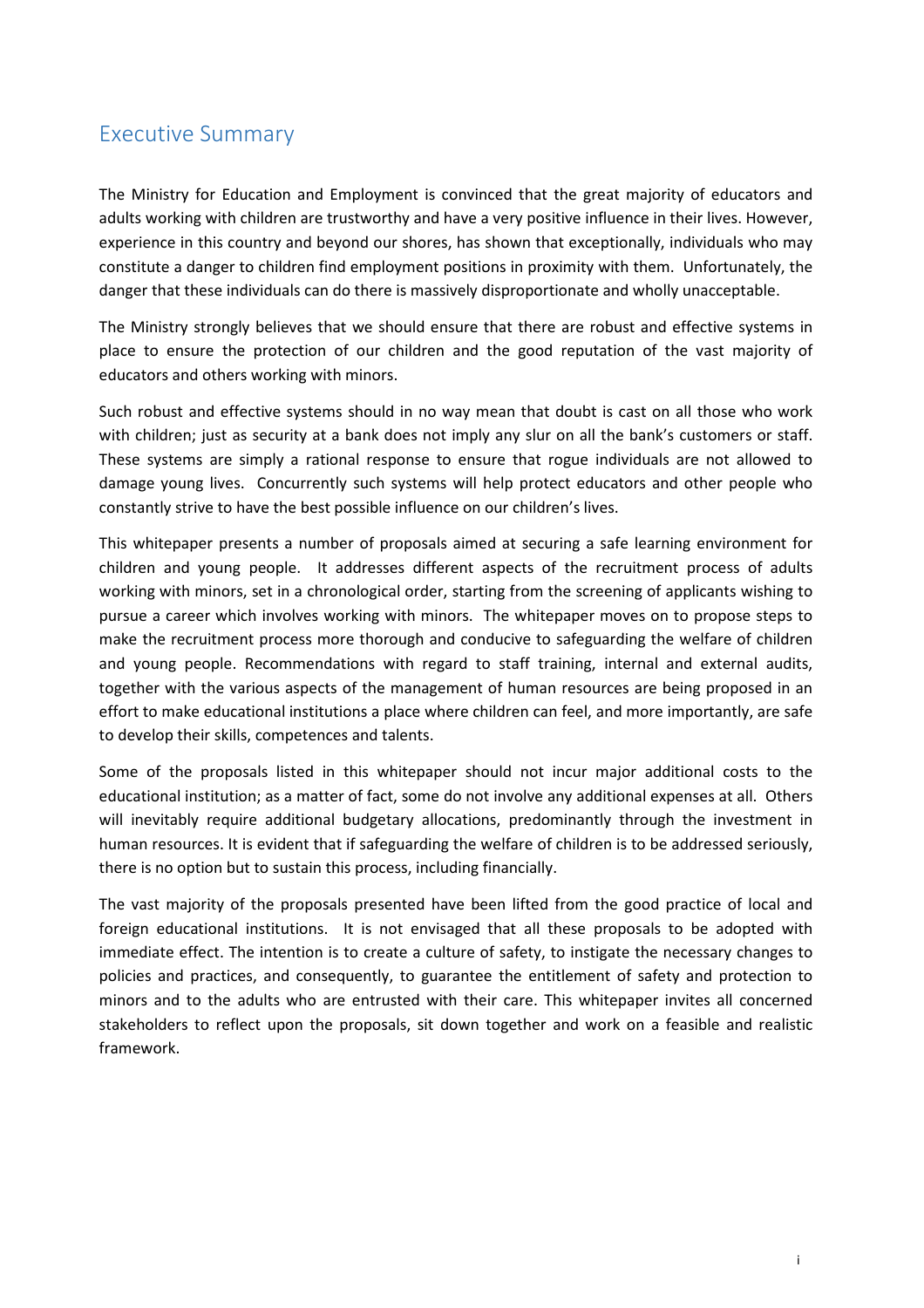#### Recommendation 1

Persons wishing to work with minors within a school environment should undergo screening process in order to try and make sure they are fit to work in such environments. This can be done using different methods so that the screening process is as good as possible.

#### Recommendation 2

Part of the training for educators should be focused on ethics, behaviour and professional issues. Anyone who aspires to work with minors should be made aware of the implications the breach of such issues and regulations will have. All those working with minors should be governed by a Code of Ethics.

#### **Recommendation 3**

Adverts and applications for posts where adults will be working with minors (not only as educators) must be the first line of defence. These should reflect the message that society is there to protect minors and that society is on the lookout for anyone who is willing to pry on our children. Applications should put the onus on the applicant to declare any details which might make him/her not fit to work with minors.

#### Recommendation 4 4

Applications must be accompanied by references from trustworthy people. These people can be contacted by the future employer if certain double checking is needed.

#### Recommendation 5

Adequate training to people involved in the recruitment and interviewing of applicants to work with minors should be provided. This training would help these people to detect any suspects at an early stage such as during the interview. A follow-up system should be in place in case of any person being flagged as suspicious.

#### Recommendation 6

All adults working with children should be good role models for their students both during and after the hours of work. In the light of the nature of the current legal procedures, someone who has committed a serious offence may still end up occupying a position of trust within educational institutions. A system of how these people are identified before being recruited is being proposed.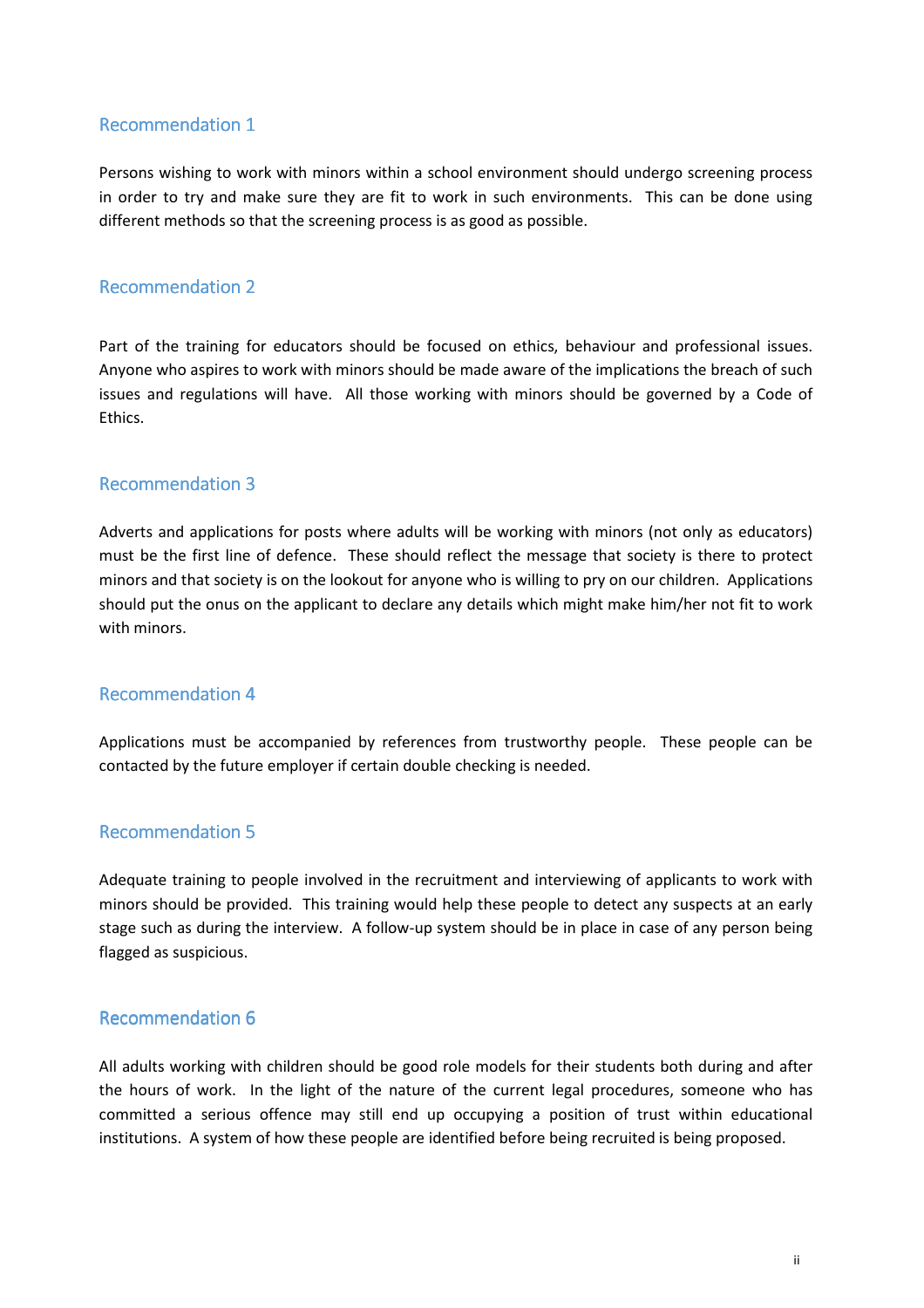#### **Recommendation 7**

Access to the Sex offenders' Register should be simplified and costs reduced to the minimum. Applicants should be able to get a certificate from the competent authorities that their name does not appear on the register. This would reduce costs for the employer when compared to the present situation. Besides it would work as a deterrent for any applicant.

#### **Recommendation 8**

Recruitment of employees to work with minors should be done through a Single Recruitment Record. This is to ensure that all necessary information is centralised, thus the gathering of information for the employer would be less bureaucratic and laborious.

#### **Recommendation 9**

Newly qualified Teachers (NQT) and educators, as well as other staff who are going to work with minors should undergo an induction programme. This should not only include academic or pedagogical aspects but a good element of how to handle minors, how to act and react, and training on the safeguarding and welfare of young children and youths.

Each new employee, should be given a handbook with clearly outlined boundaries.

#### Recommendation 10

Educators' confirmation and that of other staff employed to work with minors should be more stringent, follows a common procedure in all schools and places. Confirmation should be endorsed by more than one people.

#### Recommendation 11

Policies should be in place outlining procedures in case of allegations on inappropriate behaviour by adults working with minors.

#### Recommendation 12

Setting up of a national standards programme promoting commitment to high safety standards through the endorsement of protocols, standards and set policies. Schools and other educational institutions would be eligible for accreditation by guaranteeing the conformity with the agreed principles.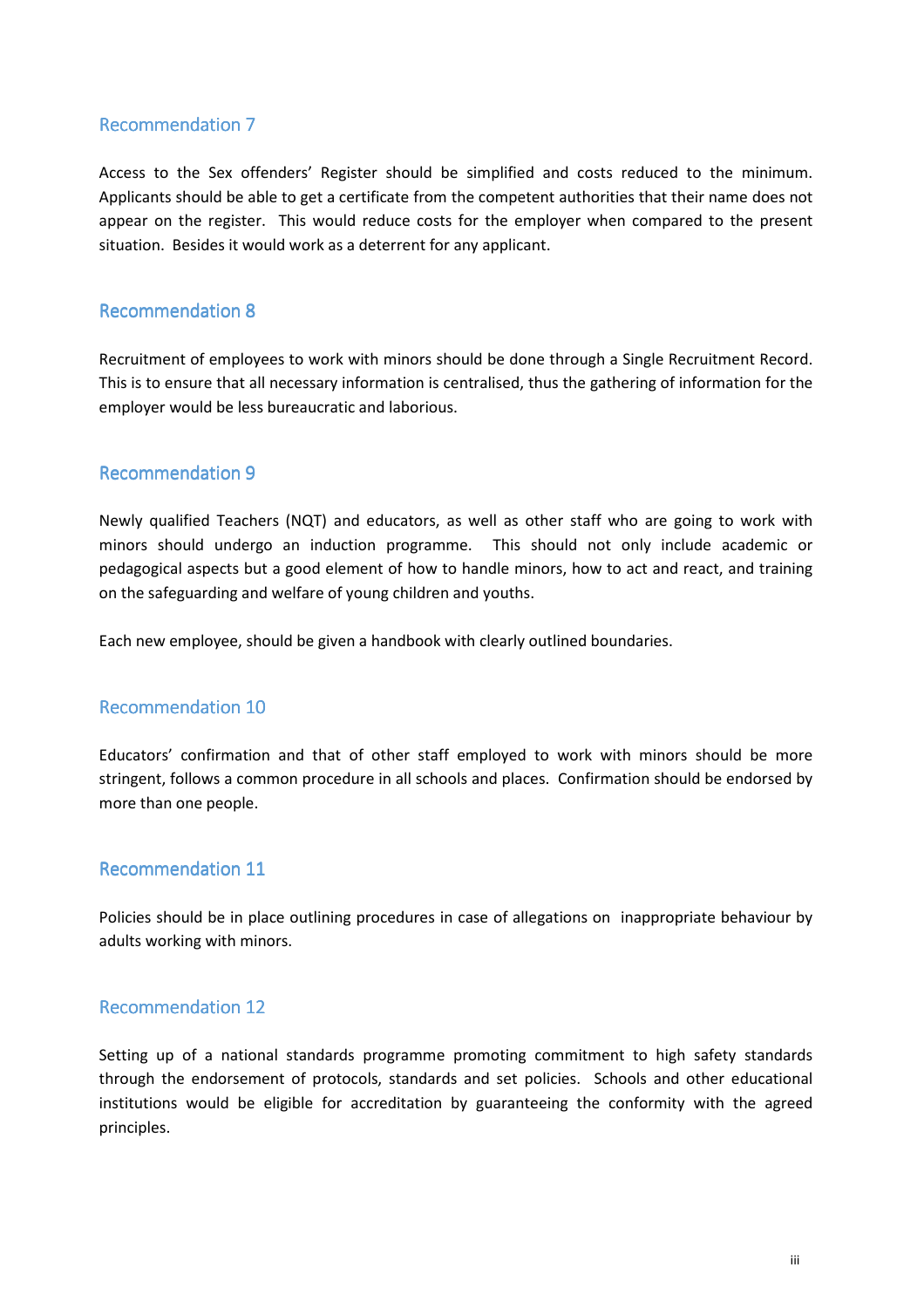#### Recommendation 13

All persons coming into regular contact with minors, especially employees of contractors should undergo regular information sessions and training. Contractors are to make sure that their employees have the necessary certification and standards to work in the proximity of minors.

#### Recommendation 14

Regular audits on child safety measures both in schools and educational institutions as well as other places were minors are gathered should be carried out by the competent authorities.

#### **Recommendation 15**

There should be a person in every institution who puts forward issues related to children's well-being and to be the first port of call in cases where children's well-being is concerned.

#### Recommendation 16

Policies and procedures must be in place in order to create uniformity, security and peace of mind that when certain situations arise action is being taken according to prescribed norms and not on an individual initiative or a sporadic system.

#### **Recommendation 17**

Compromise agreements when an employee working with minors has the job terminated because of allegations of inappropriate behaviour shall not be accepted. Termination of employment should be accompanied by a letter from the employer certifying that employment was not terminated because of any inappropriate behaviour effecting minors.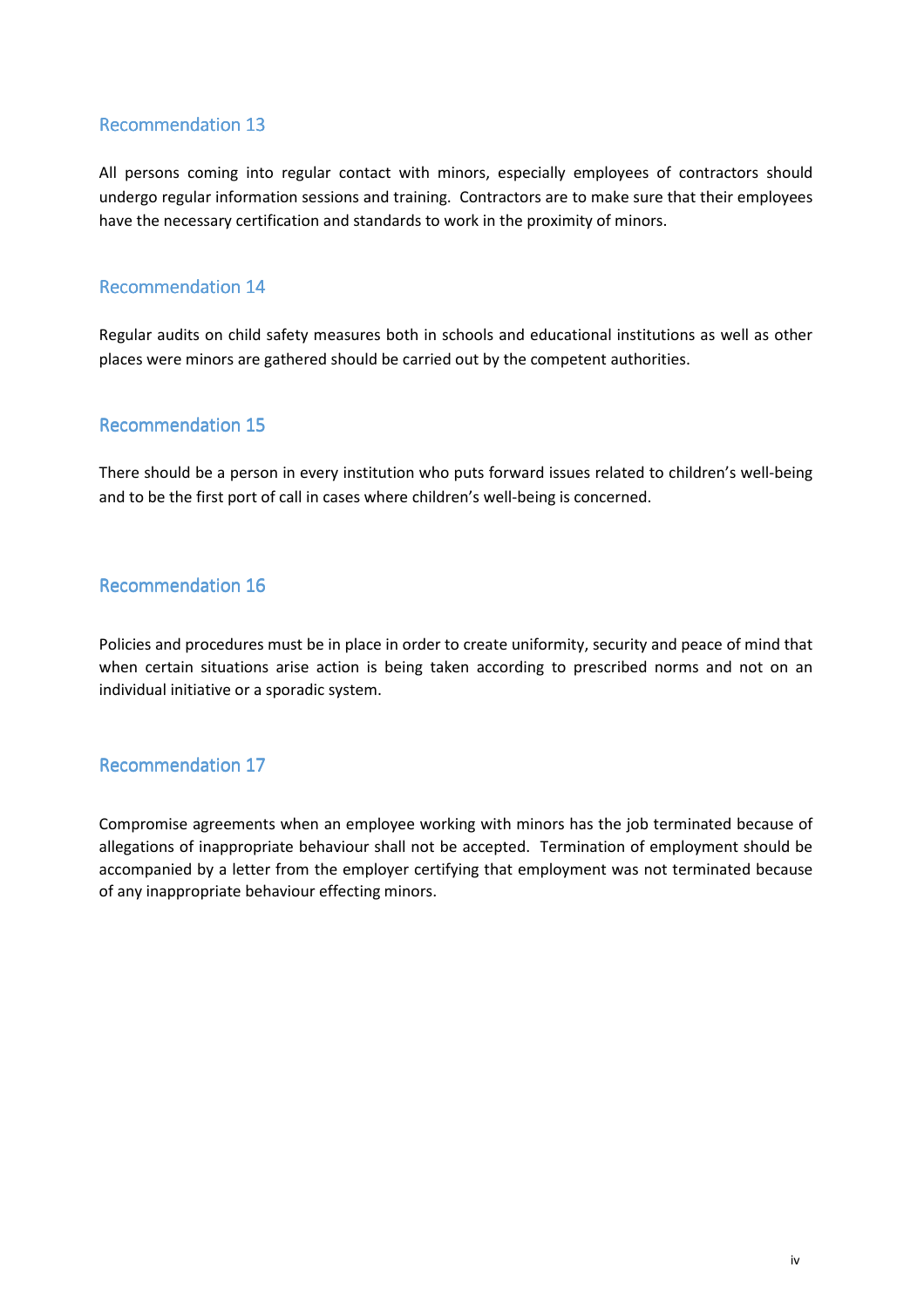# 1. Screening Requirements for Adults Seeking to Work with Children and Young People.

### 1.1 Statement of Problem

In the Maltese environment, it is evident that courses designed at training adults to work with children do not cater sufficiently to the evident need of ensuring that applications received from applicants are screened and evaluated rigorously. At present, the only requirement to be accepted in teachertraining programmes and other programmes involving the care of children and young people is to show evidence that the required academic standard has been achieved.

This contrasts greatly with similar courses held in other countries. It is common practice for foreign universities to make additional conditions of admission to courses where the adults may come into contact with minors, both during the course itself and upon graduation<sup>1</sup>. Many universities and training institutes put the onus on the applicants to disclose any information that would make them unsuitable to be entrusted with the care of minors. Regrettably, this highly commended practice, which could discourage unsuitable people from applying for programmes involving the care of children, is not an integral part of the local registration process.

#### 1.2 Proposals

The proposals below, once implemented should achieve the following two broad outcomes:

- to discourage unsuitable people from applying to join teacher-training courses;
- to *attract* the most appropriate candidates to the profession.

Prior to being enrolled in programmes related to the care of children, prospective educators should undergo a thorough screening process to determine whether they are suitable to be entrusted with working with minors. Such evaluations should delve into professional and ethical behaviour, attitude and interpersonal skills, with special emphasis on the suitability to work with children. Due to the nature of the job and the extended contact time, all students aspiring to work with children should appreciate the influence they will have on young people they meet. In view of this, the Ministry strongly suggests that this is also taken into consideration.

 $\overline{a}$ 1 University of Birmingham (Source: http://www.birmingham.ac.uk/Documents/students/admissions/ITE-Offer-Guide.pdf) University of Limerick (Source: http://www.ul.ie/assocreg/university-limerick-student-vetting-process) University of Salford, Manchester (Source: http://www.salford.ac.uk/\_\_data/assets/pdf\_file/0010/473194/StudentVettingPolicy.pdf ) University of Cambridge (Source: http://www.admin.cam.ac.uk/offices/admissions/handbook/section2/2\_8.html) Imperial College London (Source: https://workspace.imperial.ac.uk/secretariat/public/ChildProtectionPolicyFeb%202010).pdf) Purdue University – College of Education

<sup>(</sup>Source: http://www.education.purdue.edu/fieldexp/pdf/TE\_SDS.pdf)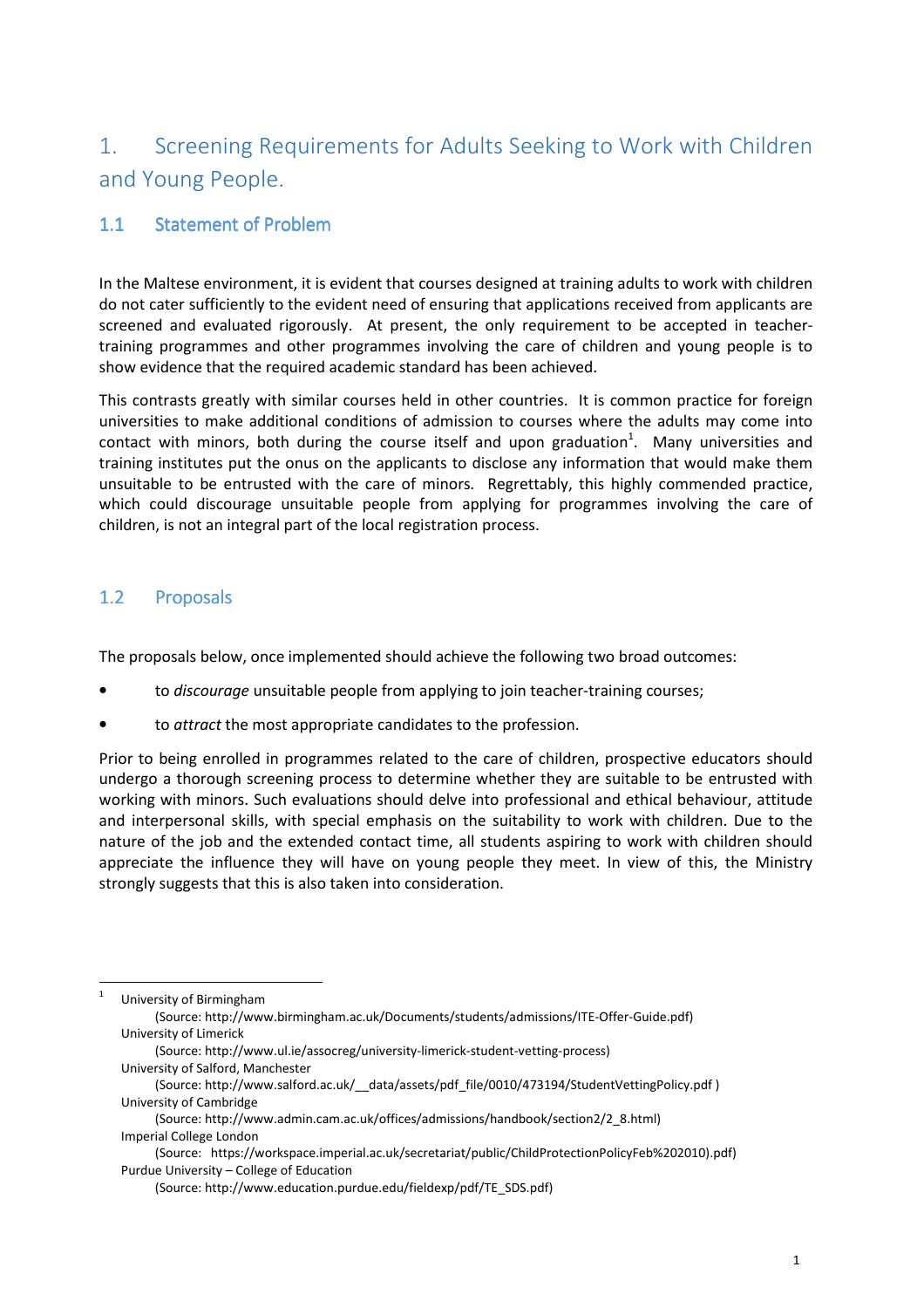More specifically:

l

1.2.1 All applicants should present a police conduct both at enrolment stage and at the beginning of each academic year

1.2.2 All applicants should be required to fill in a self-declaration form to disclose any convictions, cautions, court orders and reprimands together with relevant past or pending investigations that may affect their suitability to work with children.

1.2.3 All applicants intending to enrol in teacher-education programmes should be checked against the sex offenders' register.

1.2.4 Prospective student teachers should present any relevant information with the scope of determining their suitability to work with children. This could form part of the self-declaration form referred to above<sup>2</sup>.

1.2.5 One-to-one screening of the applicants is carried out prior to acceptance to the course. This screening could include, one-to-one interviews, group interviews and other accepted practices that would ensure suitability for the teaching profession.

An integral component of teacher-training programmes is teaching-placement experiences during which young adults are entrusted with the care of minors for six consecutive weeks, twice a year. During this period, the student-teachers are expected to take on all the regular teachers' responsibilities including the management of the classroom together with safeguarding the welfare of the students. The same principle holds for other professional training courses which have a practical component. To this end, it is critical that due diligence is carried out on all prospective students who will be working with children.

<sup>2</sup> Upon accepting a place on a training programme, the training provider may send a health questionnaire to find out about the medical fitness of the applicant. (Source: UCAS - http://www.ucas.com/how-it-all-works/teacher-training/entryrequirements)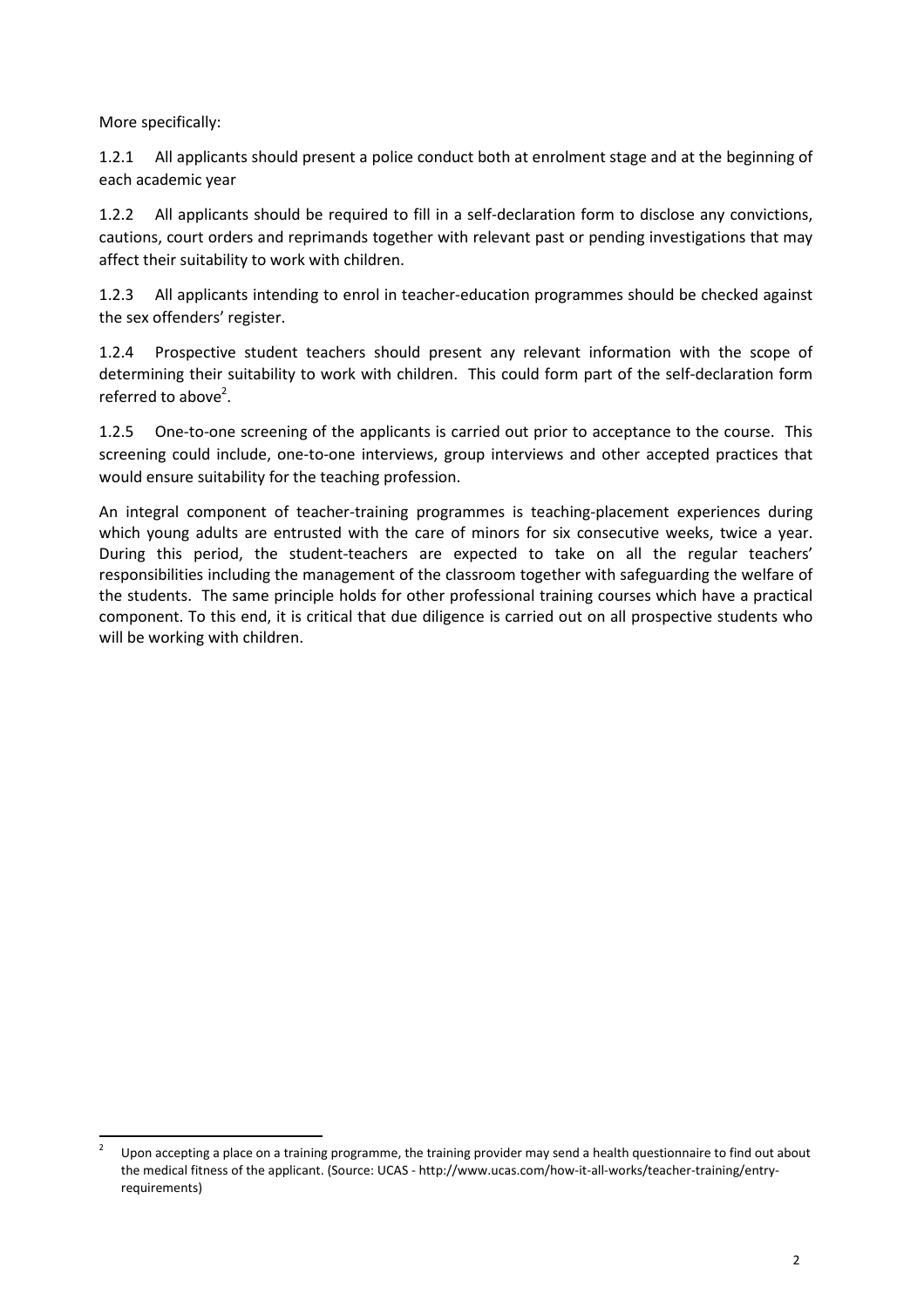# 2. Educators formation programmes.

This section will focus educator-training programmes; who will be working with children and young people.

### 2.1 Statement of Problem

The vast majority of educators-preparation programmes, including those held in Malta, emphasise subject-matter mastery and pedagogy. This is also true for other courses which are aimed at preparing adults working with children, including child care and learning support assistant courses.

In contrast with this, analysis of local and international educators-training programmes reveal that there is minimal training of prospective educators on issues related to the protection of minors and the safeguarding of the welfare of children and young people.

#### 2.2 Proposals

 $\overline{\phantom{0}}$ 

It is recommended that educators-training programmes should include compulsory modules on ethical behaviour and maintaining positive professional relationships.

Building on one such course available at the University of Phoenix<sup>3</sup>, it is proposed that amongst other relevant matters, the content covers ethical and professional issues within the educational context:

2.2.1 the expected professional behaviour with respect to children;

2.2.2 appropriate conduct after school hours;

2.2.3 professional boundaries between the educators and children, both during and after school hours;

2.2.4 appropriate methods of communication, both in written and verbal form, between the educators and children;

2.2.5 reporting suspected cases of unprofessional behaviour.

2.2.6 reporting inappropriate behaviour displayed by other members of staff or any other person working with children

All educators should be made aware of the Teachers (code of behaviour) Regulations (S.L. 327.02). Maybe these regulations should be extended to all educators who work with minors or If need be new regulations are enacted.

<sup>3</sup> Legal & Ethical Issues In Education (Source: http://www.phoenix.edu/courses/edu315.html#tab=topics)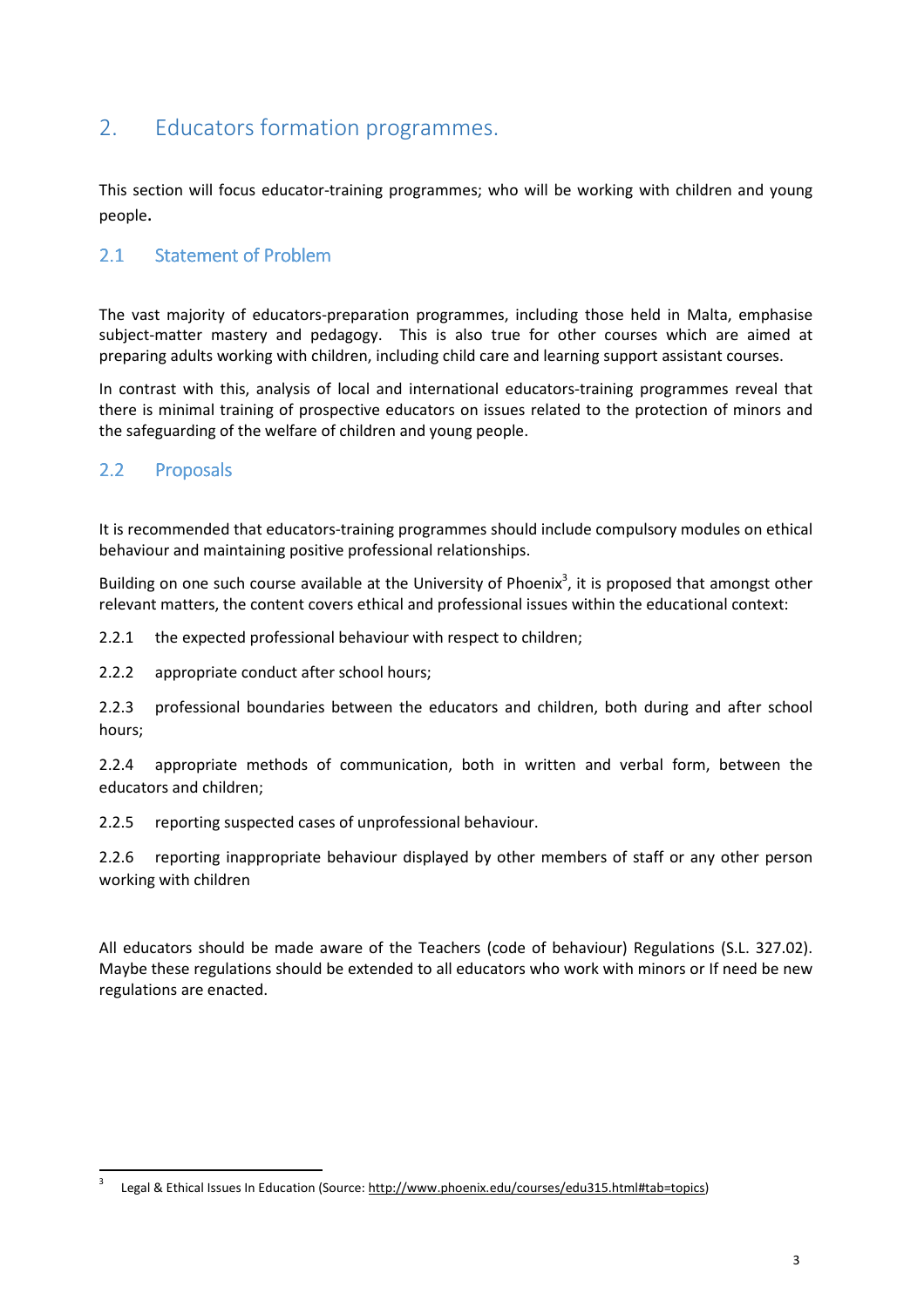# 3. Call for applications.

### 3.1 Statement of Problem

Commitment to the protection of children should feature in all aspects of its operations<sup>4</sup>. The timing, design, content and medium of call for applications to fill vacancies that arise within institutions providing services to young children and youths should convey a clear and assertive message so that people unsuitable for the post are discouraged to apply. This is common practice abroad and one which is strictly regulated by relevant legislation<sup>5</sup>.

### 3.2 Proposals

 $\overline{a}$ 

Institutions working with children should send out a clear message of zero-tolerance to child abuse and harm. As a direct consequence of this, they lessen the risk that unsuitable adults seeking to be in close proximity of children manage to foil the recruitment process. Thus it is proposed that:

3.2.1 The media where vacancies are advertised, together with the actual design of the advert should be appropriate and consistent with the message of child protection and welfare of young people.

3.2.2 All applications to fill vacancies should include the following disclaimer:

All staff members at XYZ School/Childcare centre are committed to providing a safe environment for all the children and staff working or attending the school/Childcare. Applicants should share this approach and understand that this post is subject to a screening process in line with statutory safeguarding procedures  $678$ .

3.2.3 A set of standard information must be asked for in all calls for applications.  $9$ 

3.2.4 Applicants should be expected to submit a self-disclosure statement covering previous employment and convictions  $10^{11}$   $12^{12}$ . Such statements should be submitted on a standard template common to all educational institutions. Apart from disqualifying the applicant from employment, a false declaration or omission should carry legal repercussions, including the suspension of the teacher's warrant or permit as may be.

3.2.5 All applicants should present an enhanced police conduct  $^{13}$ .

<sup>4</sup> DFES, 2007. Safeguarding Children and Safer Recruitment in Education.

<sup>5</sup> UK legislation (Source: http://www.legislation.gov.uk/ukpga/2002/32/contents)

<sup>6</sup> Crosshill Special School (Source: http://www.tes.co.uk/job/headteacher-blackburn-with-darwen-270187/)

<sup>7</sup> Tri-Borough Alternative Provision (Source: http://www.tes.co.uk/job/lead-teacher-hammersmith-and-fulham-270922/)

<sup>8</sup> Hammersmith and Fulham (Source: http://www.tes.co.uk/job/deputy-head-hammersmith-and-fulham-270989/)

<sup>9</sup> DFES, 2007. Safeguarding Children and Safer Recruitment in Education. p. 26.

<sup>10</sup> The European Billiards and Snooker Association (Source: http://www.ebsa.tv/index.php/about-us/child-protectionpolicy)

<sup>11</sup> Centre of English Studies (Source: http://ces-schools.com/Job-Application-UK)

<sup>12</sup> Binkley Baptist Church (Source: http://www.ebsa.tv/index.php/about-us/child-protection-policy)

<sup>13</sup> At present, working with children is not one of the eligibility criteria for a prospective member of staff to apply for an enhanced police conduct.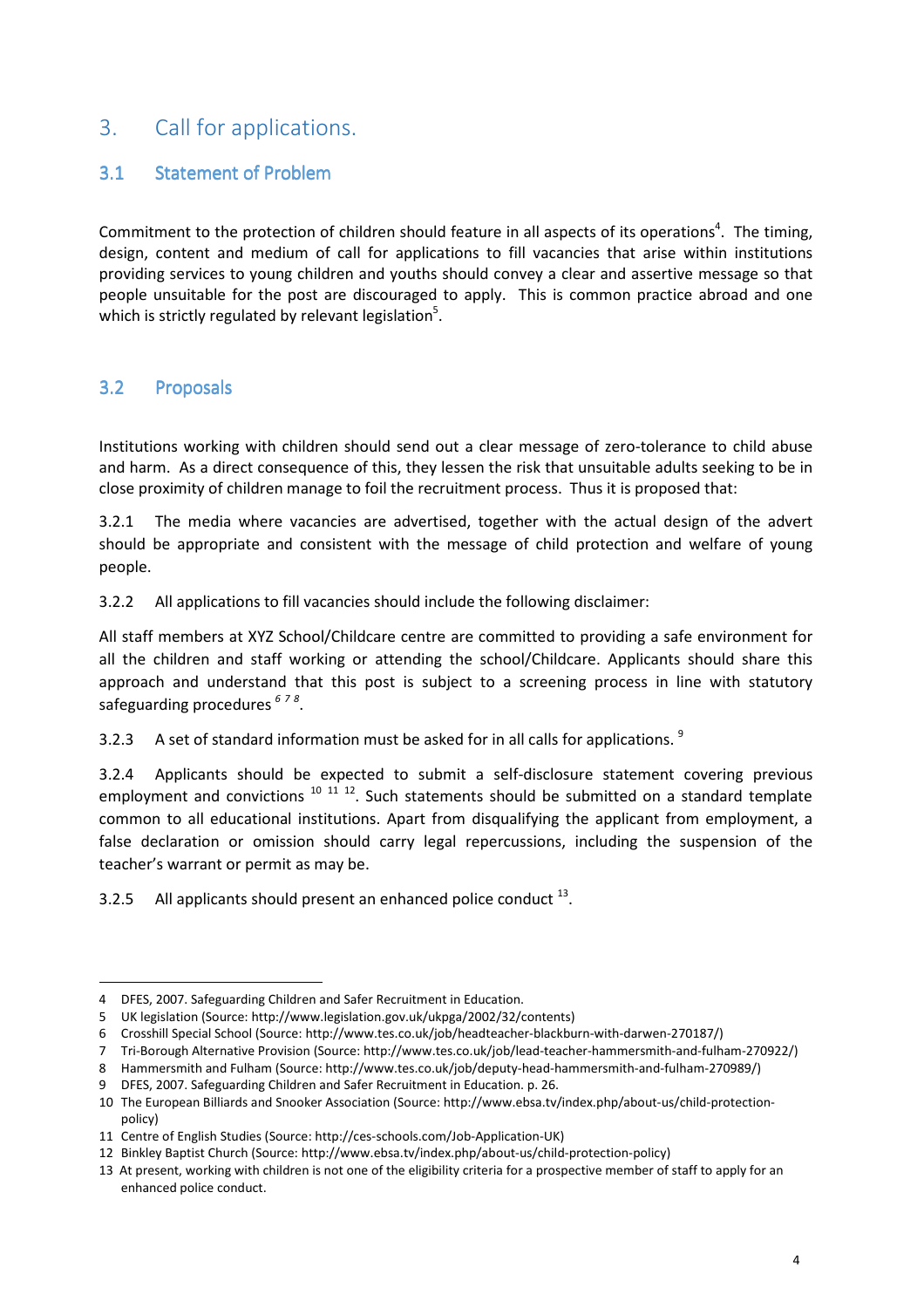# 4. Professional and character references.

### 4.1 Statement of Problem

On an application to fill a vacancy or during the interview, the applicant will make a number of claims about his/her personal or professional life. When entrusting an adult with the welfare of children, the employer needs to be certain that the prospective employee is in fact trustworthy. There does not seem to be a standard and clear protocol that regulates the provision of professional and character reference. Especially when the timeframes are very tight, the process of confirming the assertions made by the applicant may therefore be overlooked.

### 4.2 Proposals

The proposals listed below are aimed at ensuring that institutions offering services to young children and youths obtain objective and factual information about individuals seeking new employment.

4.2.1 All calls for applications to fill vacancies that arise within institutions providing services to young children and youths should require at least two references. Such references should be submitted on pro-forma documents to ensure that all the required information is submitted confirming that the individual is fit and proper for the position.

4.2.2 Reference letters are to be obtained directly from the referee and no open reference letters should be accepted. The pro-forma document should include a clear notification to the referees that they may be contacted by the educational institution to discuss any queries with regard to the submitted reference letters.

4.2.3 All efforts should be made to ensure that the references are authentic and not the result of a compromise agreement or forgery. The Ministry considers it good practice to contact referees to discuss the applicant's suitability to work with children. Referees might choose to disclose sensitive information which they would otherwise be hesitant to put in writing.

4.2.4 The applicant should sign a declaration hereby accepting that s/he will not have access to the contents of the references.

4.2.5 All exchanges between the institution and the referee should be done in confidence and a clear guarantee of confidentiality should be included in the pro-forma.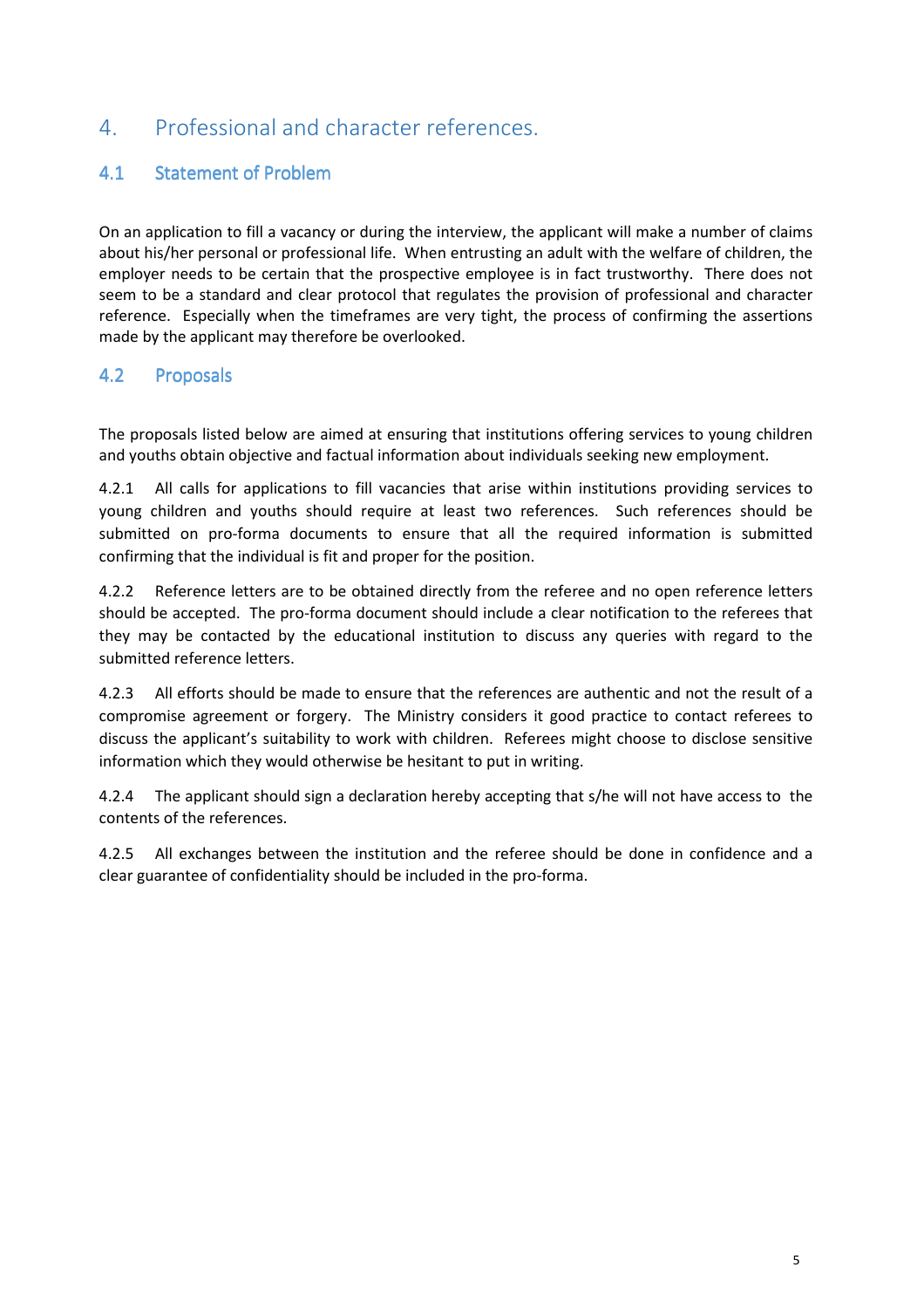### 5. Interviewing panels.

#### 5.1 Statement of Problem

Interviews give an opportunity for employers to capture the first impressions and reach a conclusion whether the candidate would be suitable to fill the vacancy within the organisation. Depending on their size and nature, educational institutions carry out interviews differently, with the risk that the final judgement will not be the result of a thorough and comprehensive evaluation process. The problem may be even further aggravated when the timeframes to avoid significant disruptions to learning process are tight.

#### 5.2 Proposals

Well trained staff<sup>14</sup> who have received professional training in the area of safeguarding the welfare of children and youths should sit on interview panels and ask specific, pre-set questions directed at determining whether the applicant is suitable to work with children or not. Apart from the collection of useful information, this will also serve as a deterrent for unsuitable candidates to pursue further with their application. More specifically:

5.2.1 Training should be designed and implemented on a yearly basis aimed at up-skilling recruitment staff with the primary aim to ensure safer recruitment<sup>15</sup>. Staff members receiving this training will be able to sit on panels when interviewing adults to work with or in close proximity of children <sup>16 17 18</sup>.

5.2.2 Attending a refresher courses will be important to keep up to date and be able to sit on interviewing panels..

5.2.3 When interviewing adults to work with or in close proximity of children, interviewing panels should have at least one accredited member sitting on it  $19$ . This should ideally be a senior member of staff who ideally has been working with the educational institution for not less than 5 years.

5.2.4 Every school in the non-state sector shall have a person with this said training to sit on its recruitment interviewing panels.

5.2.4 Given that the safety of children takes absolute priority over all other factors which determine the applicant's eligibility to fill the vacant post within the educational institution, it is recommended that the accredited member's endorsement of the candidate is required for employment.

5.2.5 If the nature, size and structure of the educational institution are such that having an in-house accredited member would not be possible, the Ministry recommends that the Directorate of

 $14$ <sup>14</sup> Refer to Proposal 15.1.1 (Children's Champion)

<sup>15</sup> NSPCC offers safer recruitment courses, both on-line and face-to-face (Source: http://www.nspcc.org.uk/what-you-cando/get-expert-training/)

<sup>16</sup> DFES, 2007. Safeguarding Children and Safer Recruitment in Education. p. 31.

<sup>17</sup> Stroud School, Recruitment and Selection Policy (Source: http://www.stroud-kes.org.uk/resource.aspx?id=1800)

Sheffield City Council (Source: https://www.sheffield.gov.uk/education/schoolgovernors/guidance/statutoryrequirements/safeguarding-and-childprotection.html)

<sup>19</sup> Ofsted - Inspecting safeguarding in maintained schools and academies. p9 (Source: http://www.ofsted.gov.uk/sites/default/files/documents/inspection--forms-andguides/i/Inspecting%20safeguarding%20in%20maintained%20schools%20and%20academies%20- %20a%20briefing%20for%20section%205%20inspections.pdf)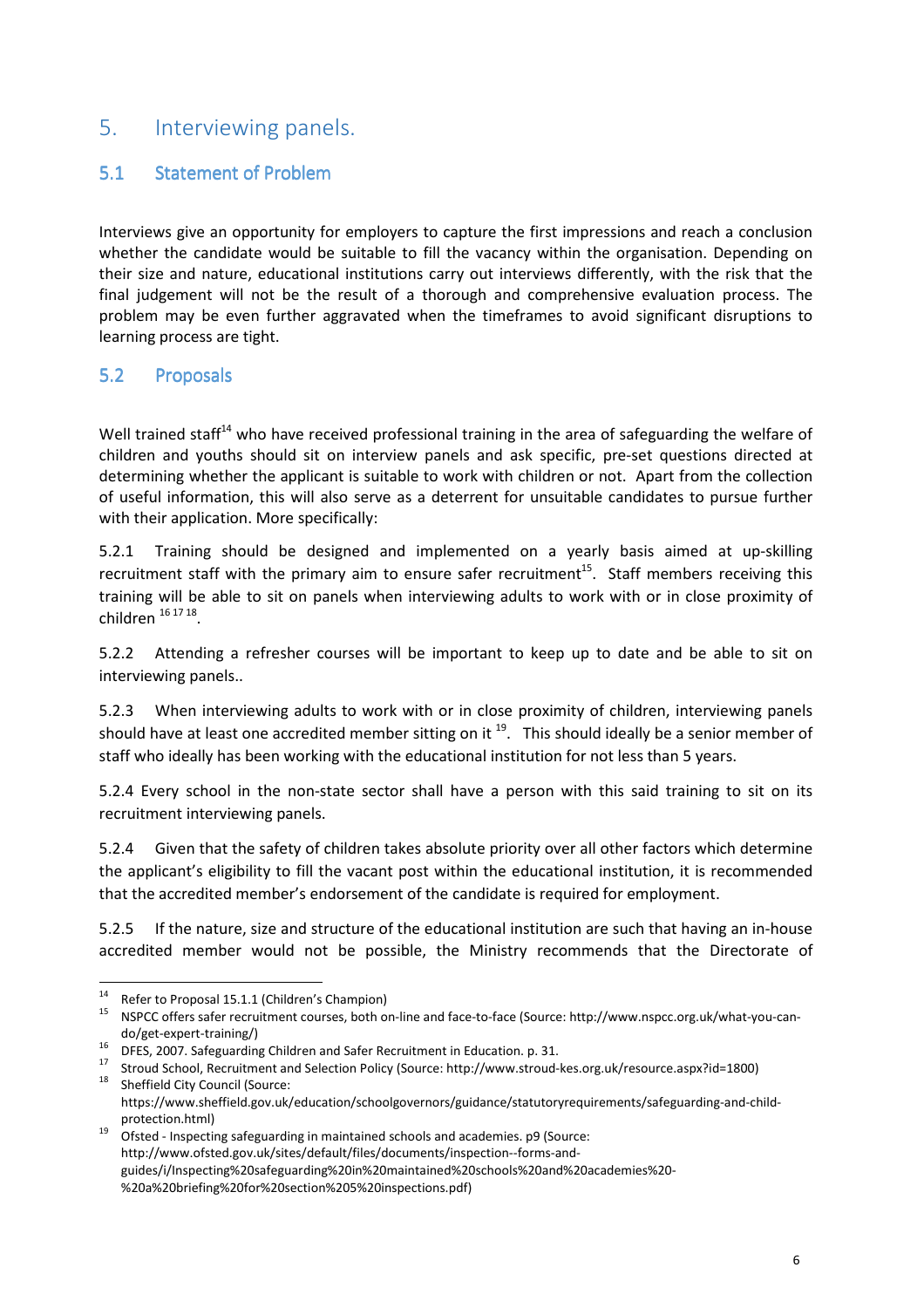Education supports such organisations by providing one of the Directorate's accredited staff members to sit on the interviewing panel.

5.2.6 If anything of concern regarding a candidate emerges during the recruitment process, the educational authorities should be informed in writing. Where necessary internal processes to cater for this eventuality, including any necessary investigations should be established. .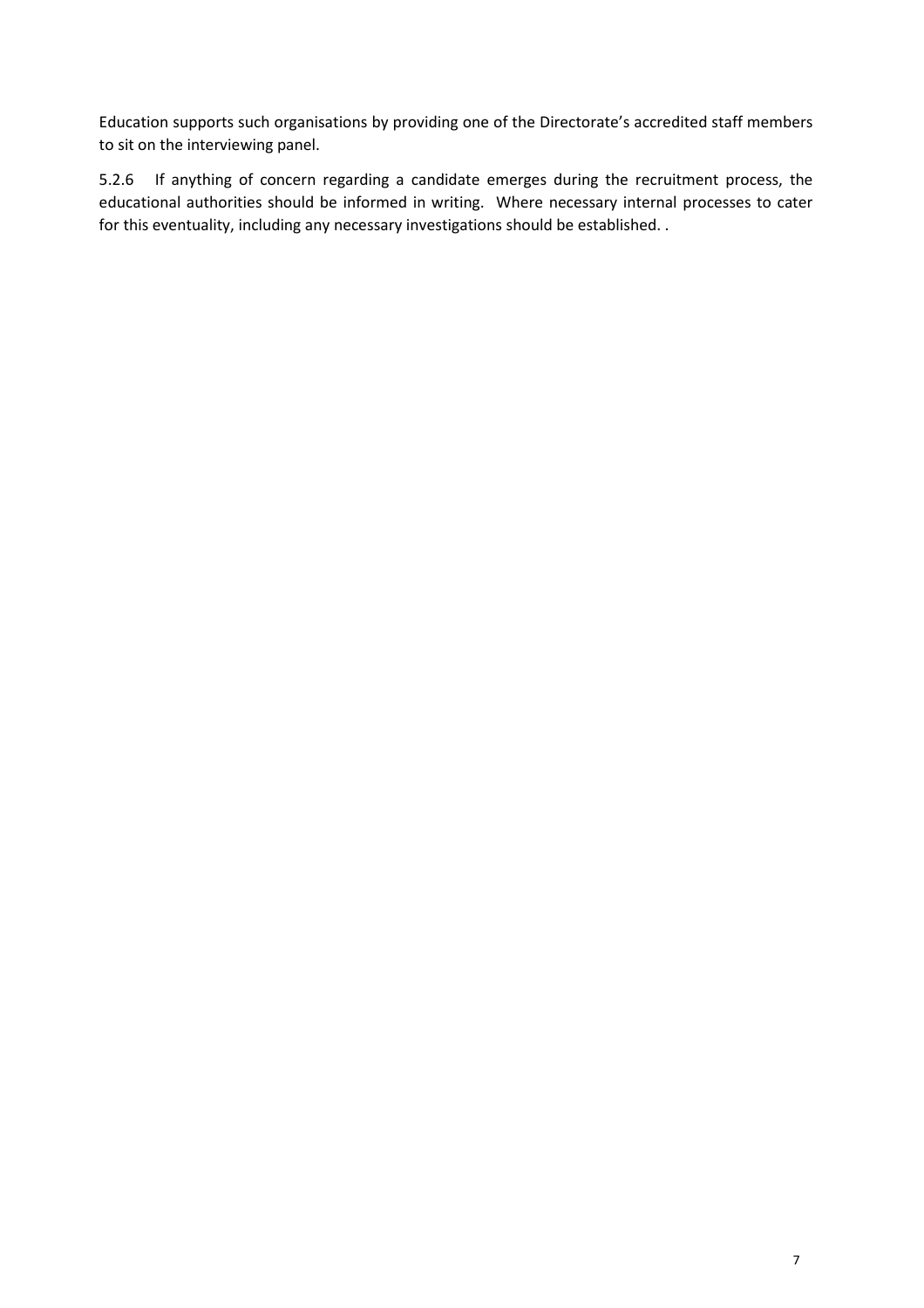# 6. Register of people barred from working with young people.

#### 6.1 Statement of Problem

All adults working with children should be good role models for their students both during and after the hours of work.  $2021$  In the light of the nature of the current legal procedures, someone who has committed a serious offence may still end up occupying a position of trust within educational institutions.

It is inevitable that students, especially in the earlier years, see their educators as their role model and someone to aspire to be like. Educators are a source for advice and guidance; this responsibility is a direct consequence of the nature of the profession and cannot be limited to the behaviour during just the hours of work.

### 6.2 Proposals

 $\overline{\phantom{0}}$ 

6.2.1 The establishment of a register of persons who have committed a serious offence which may not necessarily be related to children, and therefore should not be allowed to occupy a position of trust is being proposed.<sup>22</sup>

6.2.2 It should be the applicants' responsibility to get the appropriate confirmation that their name is not listed in any register barring them from working with children.

6.2.3 Should this not be possible, the applicant may still be offered a provisional contract subject to the presentation of the said confirmation within thirty days of employment.

These proposals are intended to uphold teaching as a noble profession, one which promotes commitment to ethical and moral values. This commitment needs be clear, direct and evident in the teachers' behaviour. At no point in the career of any educator should there be instances when students receive mixed messages of what is good professional behaviour and what is not.

Maltese Teachers' Code of Ethics & Practice (Source: http://education.gov.mt/en/resources/documents/teachers%20resources/teachers%20code%20of%20ethics%20en.pdf) pgs 6, 14.

<sup>21</sup> Irish Code of Professional Conduct (Source: http://www.teachingcouncil.ie/\_fileupload/Professional%20Standards/code\_of\_conduct\_2012\_web%2019June2012.pdf) pg 5

<sup>22</sup> Criminal record checks: guidance for employers (Source: https://www.gov.uk/dbs-check-requests-guidance-foremployers)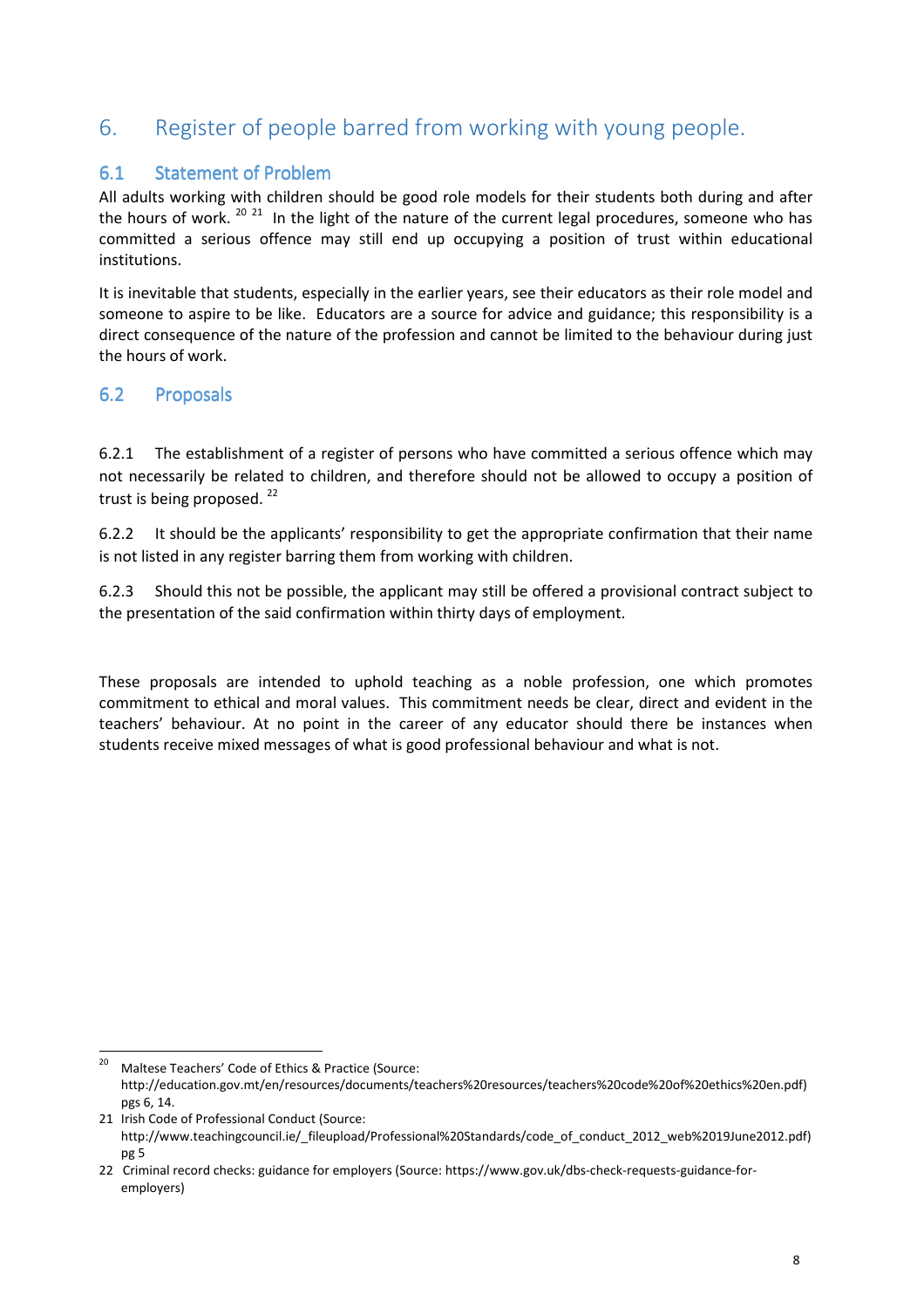# 7. Accessibility to Sex Offenders' Register.

### 7.1 Statement of Problem

Currently, the Protection of Minors (Registration) Act<sup>23</sup> puts the onus on employers to check on potential and existing employees whether they are registered offenders or not.  $24$  The process is somewhat restrictive and puts unnecessary financial burdens on the educational institution especially since it requires a legal person to apply for such a confirmation on behalf of the institution that offer services to young children and youths.

### 7.2 Proposals

7.2.1 Applicants should get the appropriate confirmation that their name is not listed in the Sex Offenders' Register.

7.2.2 This 'certification' should be presented upon submitting the application. Should this not be possible, the applicant may still be offered a provisional contract subject to the presentation of the said confirmation within thirty days of employment.

7.2.3 At an official level, access to the Sex Offenders' Register must be made much simpler and cost free. The protection and rights of our children need to be put before the 'privacy' rights of those listed on the Sex Offenders' Register. Employers of adults working with minors should be alerted if their employee's name is entered into such register.

 $\overline{a}$ 

<sup>&</sup>lt;sup>23</sup> Source: <u>http://justiceservices.gov.mt/DownloadDocument.aspx?app=lom&itemid=11815&l=1</u>

<sup>24</sup> Protection of Minors (Registration) Act, P 4, Point 4(2)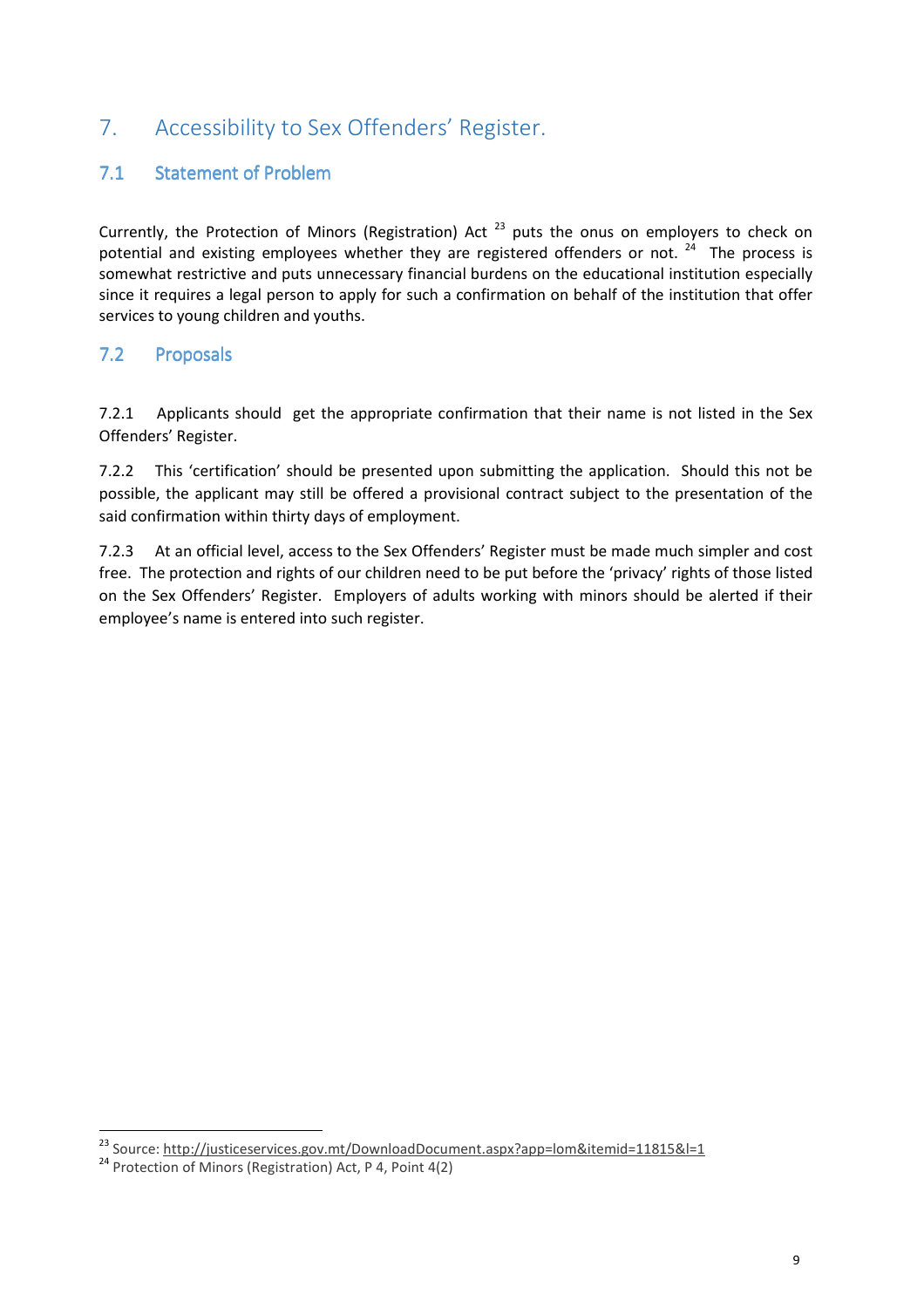### 8. Single Recruitment Record

#### 8.1 Statement of Problem

Currently, educational institutions follow different practices to store records pertinent to the employee. This presents an added challenge when carrying out auditing exercises to ensure conformity with national and local policies on child protection. Moreover, there is no standard and agreed upon process by which critical information regarding the suitability of adults to be entrusted with the care and protection of children is transferred from one institution to another.

#### 8.2 Proposals

 $\overline{a}$ 

8.2.1 A standard "Single Recruitment Record" should be created to ensure that all recruitment processes collect explicit, detailed and clearly defined information about the applicant which deals, amongst other things, with all aspects of child safety according to national and local policies on child protection.

Information relevant to the employment conditions should be kept separately from this "Single Recruitment Record".<sup>25</sup>

8.2.2 All prospective candidates should agree to a disclaimer that information in the "Single Recruitment Record" can be shared with other institutions and relevant authorities.

8.2.3 In the medium term, the "Single Recruitment Record" should be one that is held in digital format and accessible online by all educational institutions.

8.2.4 Authorities employing professionals who worked in an educational institution should ask for the Single Recruitment Record from the previous employer.

<sup>25</sup> Ofsted - Inspecting safeguarding in maintained schools and academies. p10 (Source: http://www.ofsted.gov.uk/sites/default/files/documents/inspection--forms-andguides/i/Inspecting%20safeguarding%20in%20maintained%20schools%20and%20academies%20- %20a%20briefing%20for%20section%205%20inspections.pdf)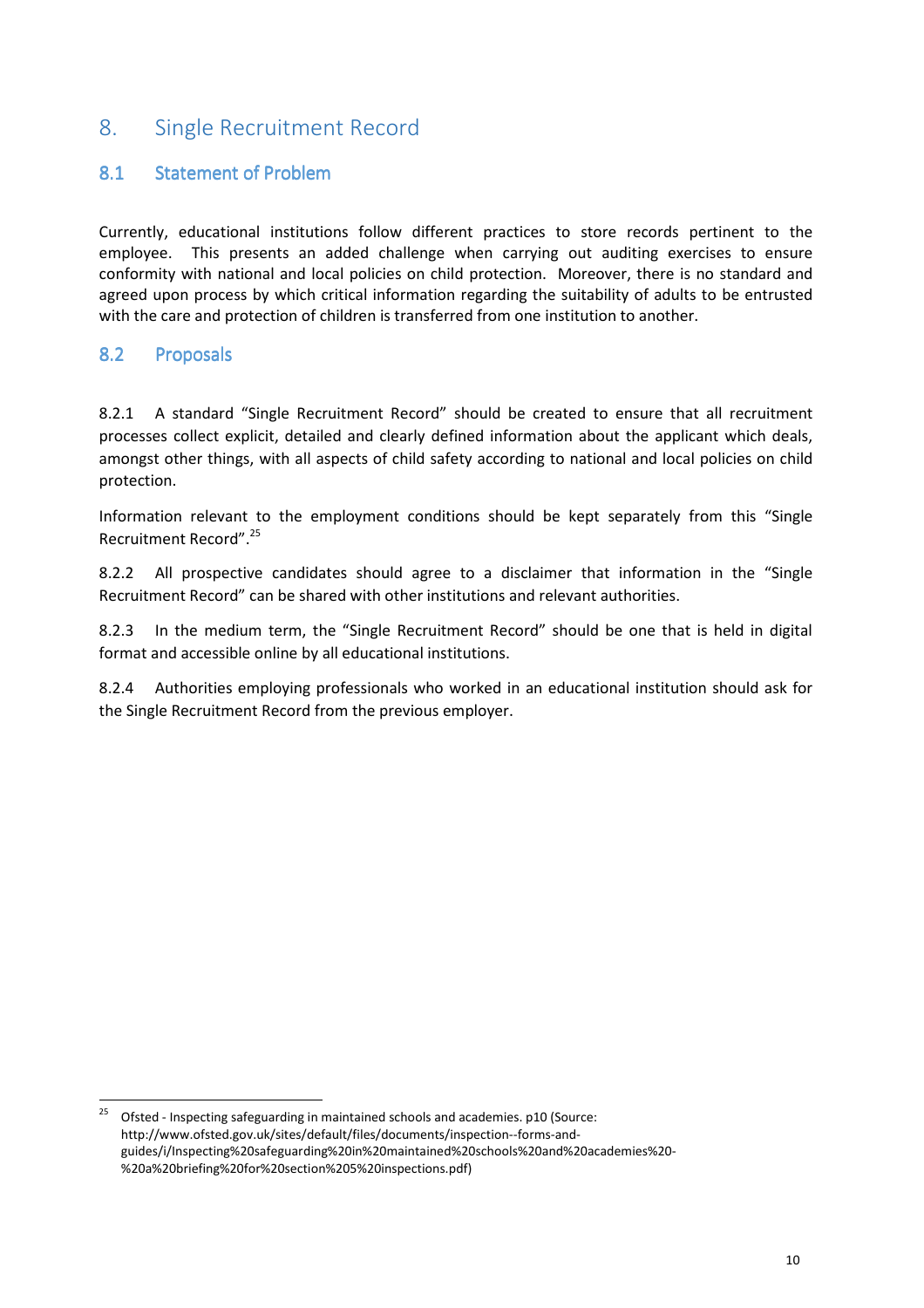# 9. Induction training for all newly employed staff

### 9.1 Statement of Problem

It is in the interest of safeguarding the welfare of children and that of the adult that all academic and non-academic staff members who are working with children are adequately informed about the appropriate behaviour and professional boundaries with respect to their students.  $2627$  This is especially important for newly appointed staff who might lack the necessary experience and practical knowhow.

#### 9.2 Proposals

 $\overline{\phantom{0}}$ 

9.2.1 The Ministry proposes that issues relevant to the safety of children are included in an updated version of the "Induction for Newly Qualified Teachers" handbook. This handbook should not be written in a legal type of document but should be more user friendly, easy to understand and not leave any room for doubt on what is acceptable or not.

9.2.2 All newly appointed staff members, including regular volunteers, regardless of previous working experience, should attend and participate in an induction programme. This should be specifically designed to provide information on the national/institution's policies and procedures on issues relating to the appropriate behaviour of adults working with children.

9.2.3 Such a programme should also include comprehensive information relevant to the safeguarding and welfare of young children and youths who fall under their responsibility.

9.2.4 The programme should clearly highlight what staff members should do in the event that they notice, or have any suspicion of possible inappropriate behaviour as further highlighted in section 12.2 below.

9.2.5 The mentoring programme for newly employed staff should be revisited to include adequate guidance on issues related to safeguarding the welfare of children. This would require the proper training of mentors.<sup>28</sup>

<sup>&</sup>lt;sup>26</sup> Through the Child Protection Procedures for Schools, the Education Division committed itself to provide "all school staff adequate initial and on-going training in the identification of cases and in handling of child abuse disclosures." (1999, p4)

Vinehall School (Source: http://vinehallschool.com/media/9510/45 - annex 45 -\_induction\_of\_new\_staff\_in\_child\_protection\_-\_issue\_3.pdf)

<sup>28</sup> Induction for Newly Qualified Teachers Handbook (Source: https://medecms.gov.mt/en/education/qualityassurance/Documents/QAD-REVIEW-SCHOOL\_IMP/2\_Handbook\_9sep13.pdf)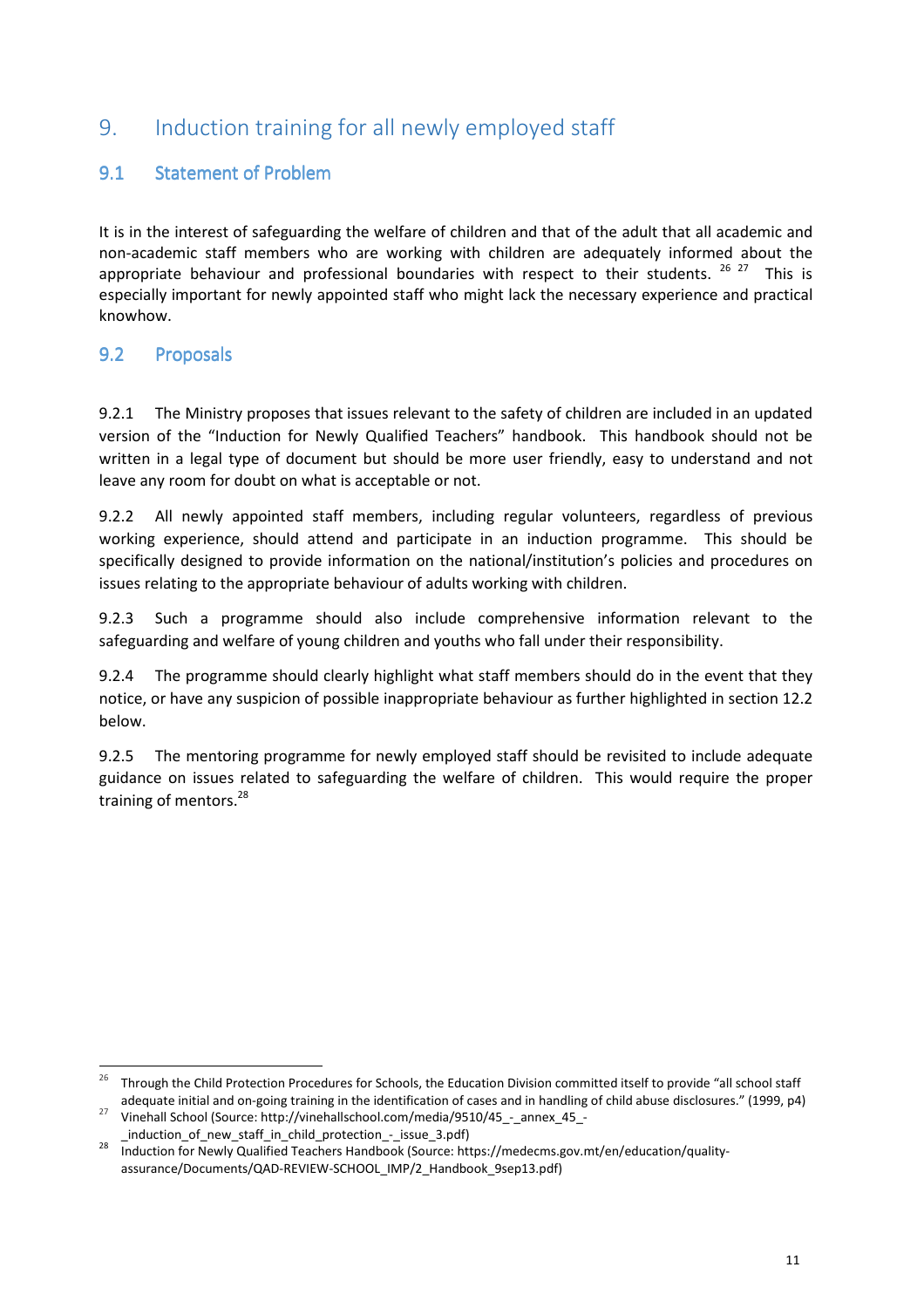# 10. Newly qualified employees confirmation

#### 10.1 Statement of Problem

At present, a person does not qualify for a teaching warrant unless s/he has adequate supervised experience in teaching in a licensed school for at least two scholastic years full-time.<sup>29</sup> The method of confirmation needs to be revisited and a more thorough way of assessing the suitability of newly qualified teachers is put in place.

#### 10.2 Proposals

10.2.1 The person in charge of confirming newly qualified teachers should be one who has received adequate training on issues related to safeguarding the welfare of children. (Refer to proposal 5.2.1).

10.2.2 The criteria for confirming a newly qualified teacher, including the teacher's suitability to work with children, are standardised across all schools. Feedback about the teacher to be compiled on a standard template.

10.2.3 Prior to confirmation, assessment of the newly qualified teacher should be as comprehensive as possible by obtaining the widest feedback possible. The final confirmation should form part of the "Single Recruitment Record" (Refer to proposal 8.2.1).

 $\overline{\phantom{0}}$ 

 $^{29}$  Induction for Newly Qualified Teachers Handbook p.5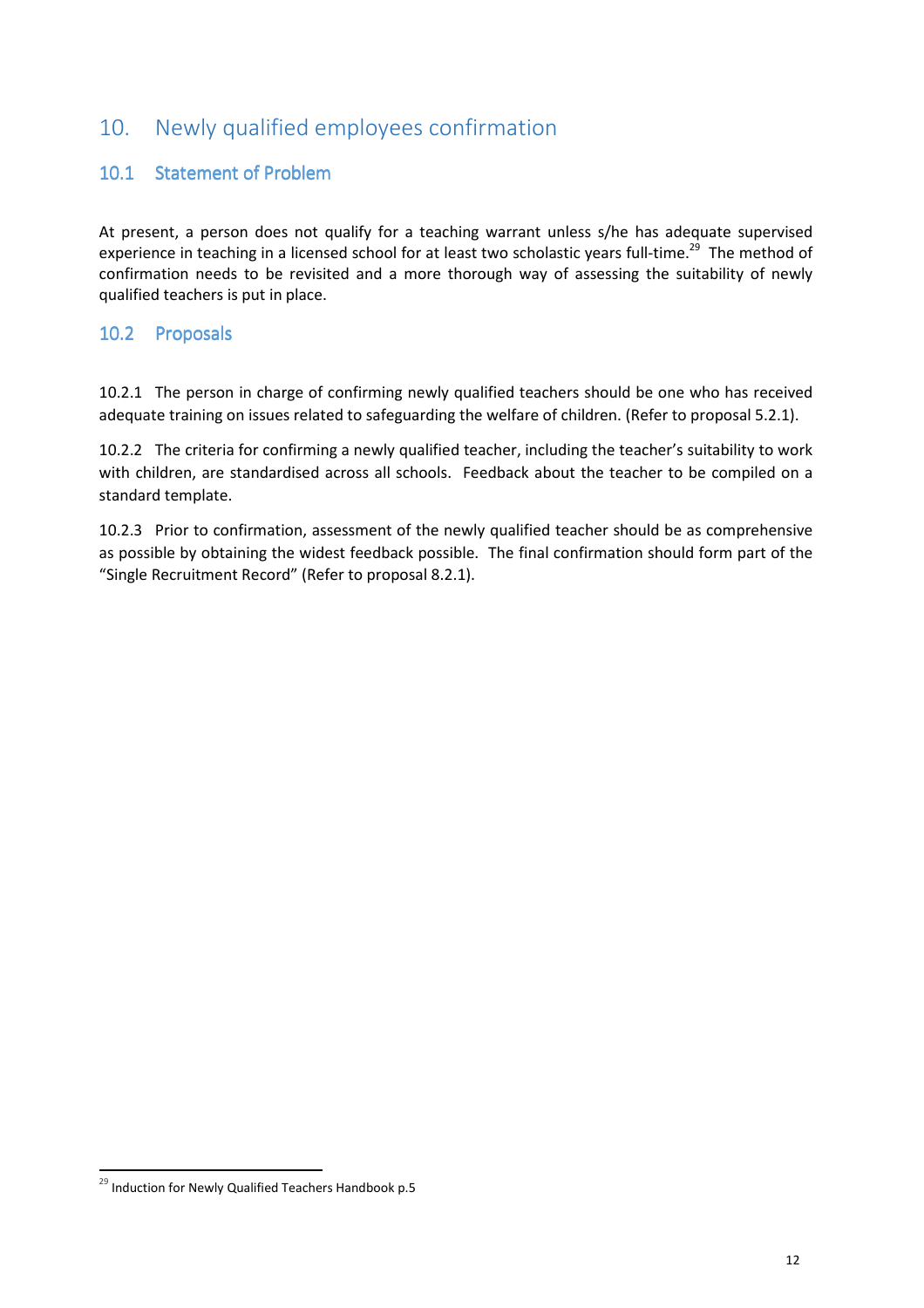# 11. Follow-up of allegations

### 11.1 Statement of Problem

Unless educational institutions have clear policies and protocols that outline the way allegations are handled, irrespective of whether they are corroborated or not  $30^{31}$ , they might run the risk of missing incidents of inappropriate behaviour.

#### 11.2 Proposals

11.2.1 Clear and well-defined policies on the procedures of following up allegations should be drawn. $32$ 

11.2.2 Such policies should build on existing school policies and should regulate instances in which school authorities become aware of rumours of inappropriate behaviour on behalf of a member of staff. In all these cases authorities should proceed sensitively and in a manner that ensures that the principle of the presumption of innocence until proven guilty is always respected.

11.2.3 Such policies should be readily available upon request and the relevant stakeholders should be clear about the content of such policies. 33

 $30$ Identifying and responding to child abuse and neglect p.17 (Source: https://www.dcp.wa.gov.au/ChildProtection/Documents/IdentifyingAndRespondingToChildAbuseAndNeglect.pdf)

<sup>31</sup> National Guidance for Child Protection in Scotland (Source: http://www.scotland.gov.uk/Publications/2010/05/27095252/20)

<sup>32</sup> Bristol City Council - Child Protection and Safeguarding Procedure and Guidance for Independent Day Care Providers, p.10 (Source:

http://www.bristol.gov.uk/sites/default/files/documents/children\_and\_young\_people/early\_education\_and\_childcare/B D1133-child%20protection%20reduce\_0.pdf)

<sup>&</sup>lt;sup>33</sup> Ofsted - Inspecting safeguarding in maintained schools and academies. p8 (Source: http://www.ofsted.gov.uk/sites/default/files/documents/inspection--forms-andguides/i/Inspecting%20safeguarding%20in%20maintained%20schools%20and%20academies%20- %20a%20briefing%20for%20section%205%20inspections.pdf)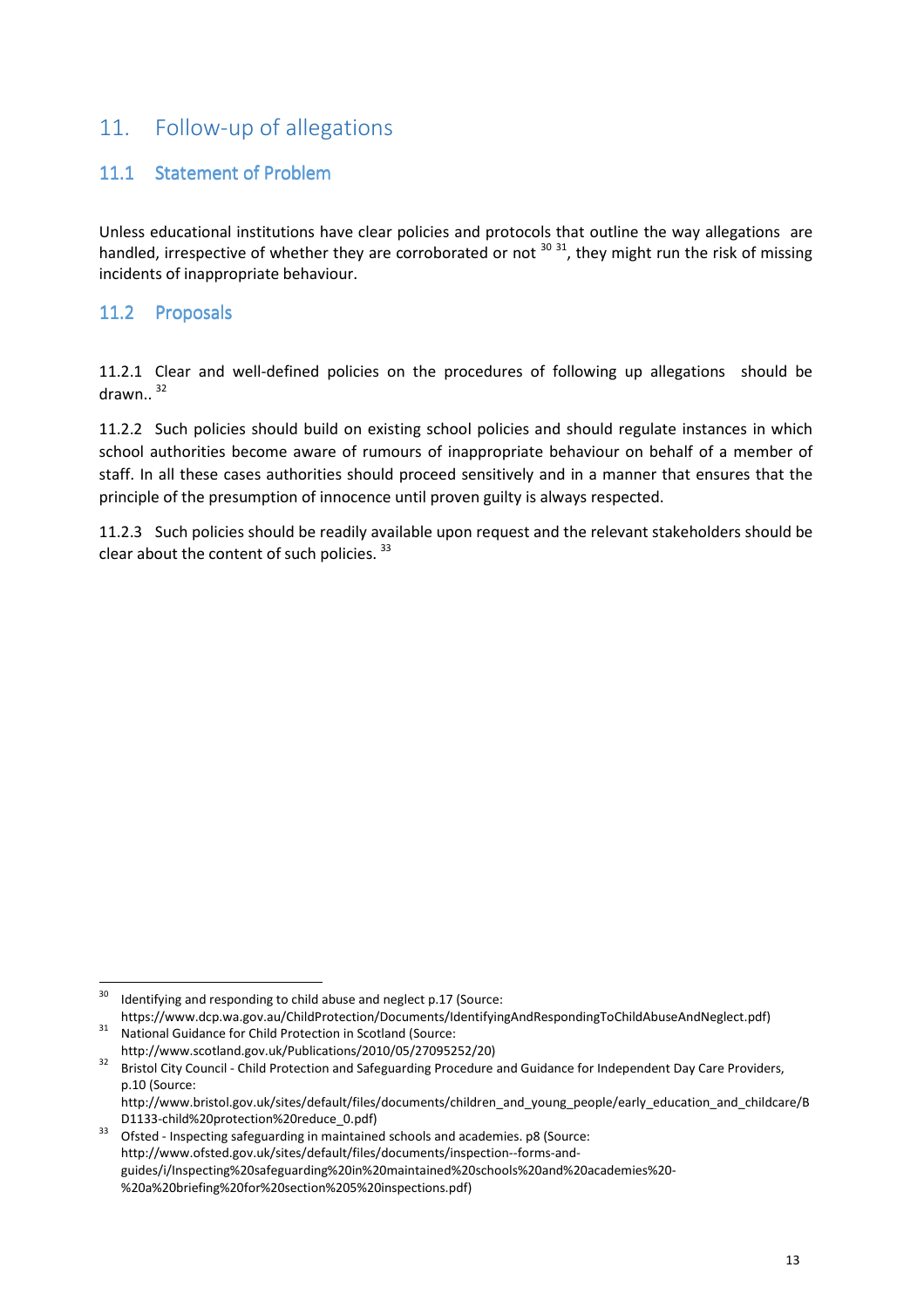### 12. SCY programme (Safeguarding Children and the Young programme)

#### 12.1 Proposals

12.1.1 It is proposed that there would be the setting up of a national standards programme promoting the commitment to high safety standards through the endorsement of protocols, standards and set policies which promote the welfare of children.  $34-35-36$  Schools and other educational institutions would be eligible for accreditation by guaranteeing the conformity with the agreed principles. In doing so:

Parents are provided with added confidence that the accredited school takes the safety, protection and welfare of children very seriously.

Partners in this programme would have a competitive edge over other non-participating educational institutions by assuring staff members, parents and students that the safety, protection and welfare of young children is given due importance.

12.1.2 A key partner to be identified to design and implement this programme.

<sup>34</sup> <sup>34</sup> NSPCC programme (Source: http://www.nspcc.org.uk/what-you-can-do/get-expert-training/child-protection-trainerscourse/) NSPCC are the leading children's charity fighting to end child abuse in the UK and Channel Islands.

<sup>&</sup>lt;sup>35</sup> Keeping Children Safe Coalition: Training for child protection (Source:

http://www.ineesite.org/uploads/files/resources/tool3-training\_for\_child\_protection-part1.pdf)

<sup>36</sup> Australian Childhood Foundation: Safeguarding Children (Source: http://www.safeguardingchildren.com.au/theprogram/what-is-accreditation.aspx)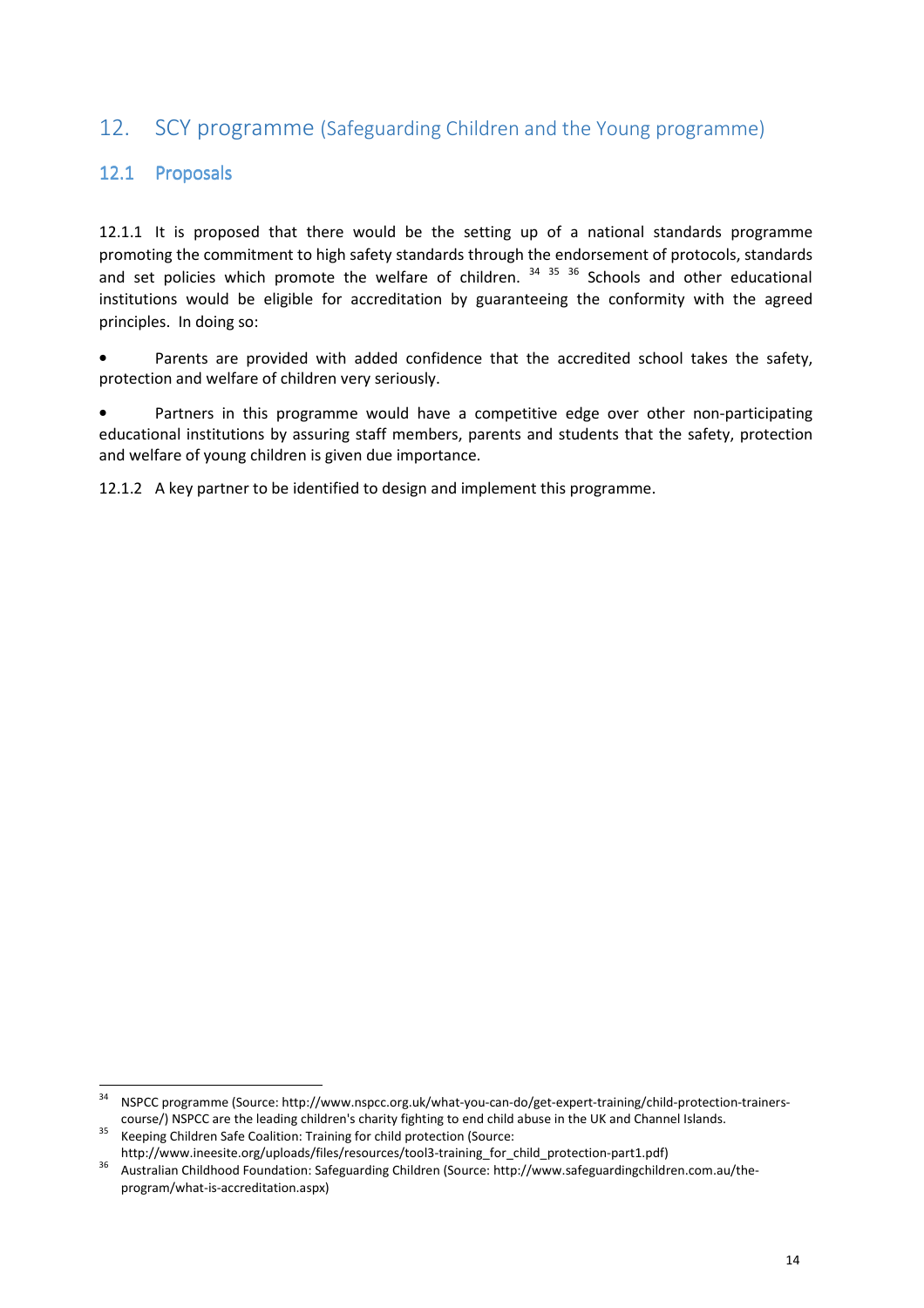# 13. Refresher courses for all employees working with young people

### 13.1 Proposals

 $\overline{\phantom{0}}$ 

13.1.1 All academic and non-academic staff, including temporary workers, regular volunteers and regular employees who are not on payroll, who do not have designated responsibilities for child protection, should undertake regular refresher training to keep their knowledge and skills up-todate. $37,38$ 

13.1.2 The content of such training courses should be vetted and approved by the appropriate authorities.

13.1.3 The shall be an array of courses from basic sessions to higher level courses. Such courses should be given weight during recruitment stages.

13.1.4 Educational institutions should insist that all regular contractors whose employees may come into contact with young children and youths, adopt and implement this measure and provide appropriate training to the employees. <sup>39</sup>

13.1.5 Professional development sessions for educators shall periodically include skills, competencies and practices which are directly related to safeguarding the safety, protection and welfare of children.

13.1.6 A key partner is to be identified to design and implement this programme.<sup>40</sup>

<sup>37</sup> Through the Child Protection Procedures for Schools, the Education Division committed itself to provide "all school staff adequate initial and on-going training in the identification of cases and in handling of child abuse disclosures." (1999, p4)

<sup>38</sup> The FA's Safeguarding Children Education Programme provides the workshops and online courses on safeguarding children and young people in football. (Source: http://www.thefa.com/football-rules-governance/safeguarding/raisingawareness---downloads-section#H0mipUU0zxrgxDf3.99)

<sup>39</sup> Ofsted - Inspecting safeguarding in maintained schools and academies. p8 (Source: http://www.ofsted.gov.uk/sites/default/files/documents/inspection--forms-andguides/i/Inspecting%20safeguarding%20in%20maintained%20schools%20and%20academies%20- %20a%20briefing%20for%20section%205%20inspections.pdf)

<sup>40</sup> Ontario College of Teachers (Source: https://www.oct.ca/public/accreditation). The Ontario College of Teachers licenses, governs and regulates the Ontario teaching profession.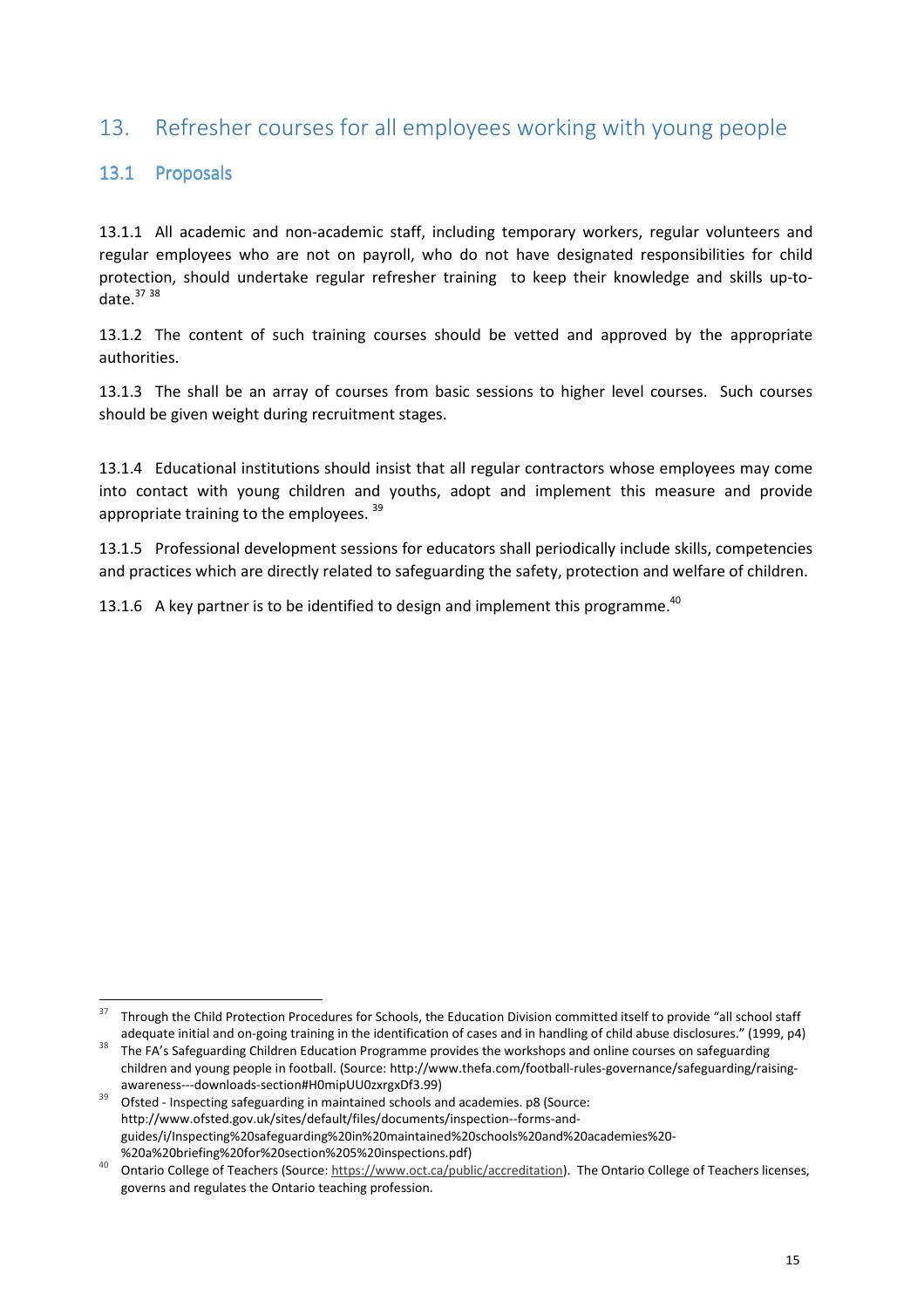# 14. Child safety audit

Internal  $41$   $42$  and external  $43$  child safety audits ensure that all educational institutions abide by statutory regulations on safeguarding the safety, protection and welfare of children.

### 14.1 Proposals

 $\overline{\phantom{0}}$ 

14.1.1 All schools and institutions offering services to young children should be obliged to carry out an internal review, on a biannual basis of their practices relating to safeguarding the safety, protection and welfare of children and youths. A report of this exercise should be forwarded to and examined by the relevant authorities.

14.1.2 External reviews that are carried out by the Directorate for Quality and Standards in Education (DQSE) should include specific objectives to assess the conformity of the educational institution with national safety standards.

14.1.3 External audits of registered Informal Learning Organisations are to be carried out by appropriate government authorities to guarantee conformity with national standards on child safety. Due to the ever-growing number of these organisations (currently at around 1,000<sup>44</sup>) priority should be given to the learning organisations which cater for large numbers of students.

14.1.4 Serious shortcomings identified during such audits should be rectified. Repeated shortcomings may lead to serious consequences.

<sup>41</sup> Unicef – Child Protection in Educational Settings. p.41 (Source: http://www.unicef.org/eapro/CP-ED\_Setting.pdf) <sup>42</sup> Association of International Schools in Africa – Child Protection Handbook. p.53 (Source:

http://www.aisa.or.ke/uploaded/downloads/handbooks/AISA\_Child\_Protection\_Handbook\_(3rd\_Edition).pdf) 43 Ofsted - Inspecting safeguarding in maintained schools and academies. (Source:

http://www.ofsted.gov.uk/sites/default/files/documents/inspection--forms-andguides/i/Inspecting%20safeguarding%20in%20maintained%20schools%20and%20academies%20- %20a%20briefing%20for%20section%205%20inspections.pdf)

<sup>44</sup> Database of Registered Informal Learning Organisations (Available: http://www.ncfhe.org.mt/learning-organisations/)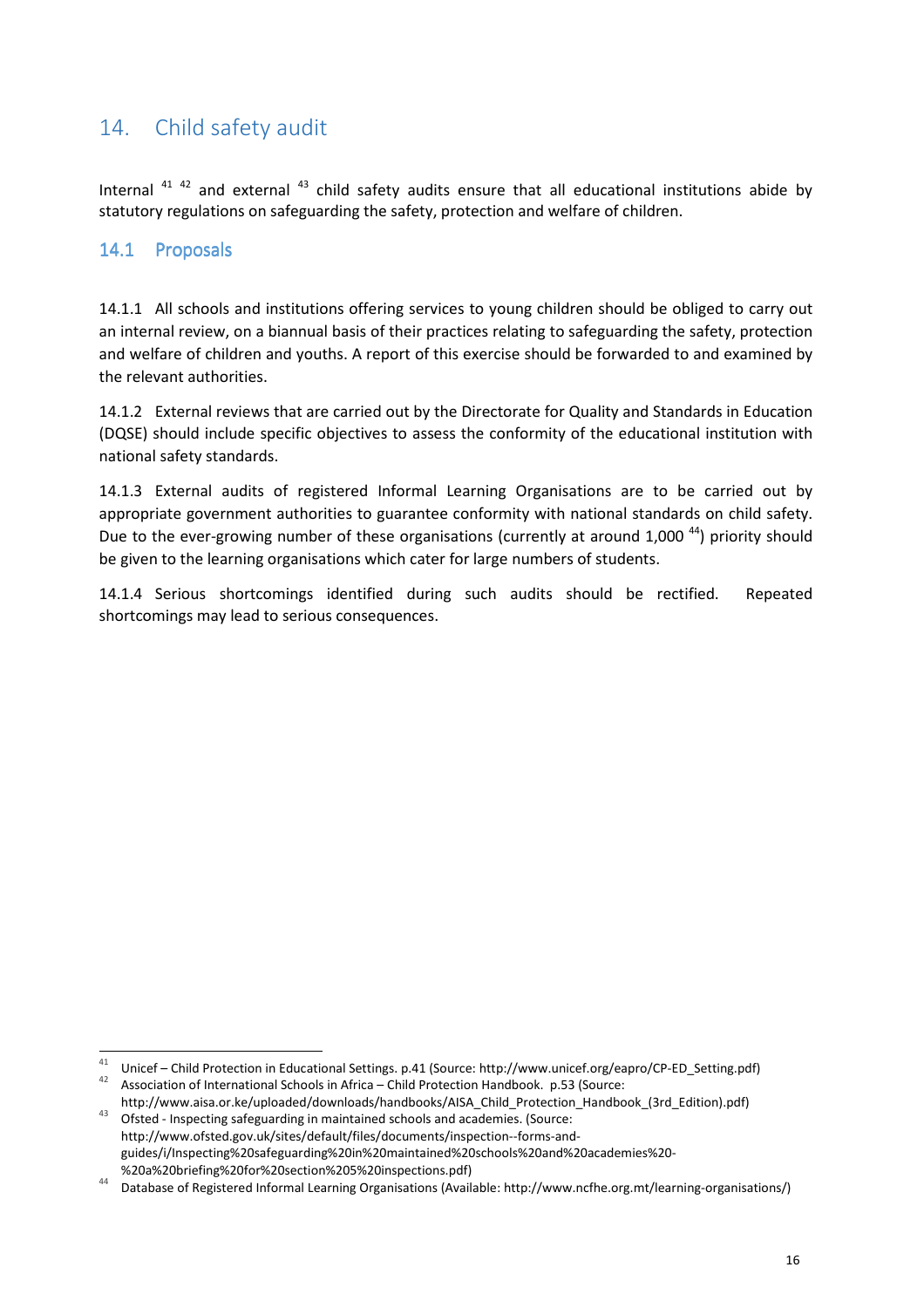# 15. Children's Champion (Child protection school officer)

Educational institutions need to be proactive in safeguarding the protection and welfare of children and young people. Apart from taking the necessary steps to address any inappropriate behaviour, schools must invest resources, including human resources, to promote an ethos that promotes and celebrates the healthy development of children within a safe and happy environment

### 15.1 Proposals

15.1.1 One or more members of staff, depending on the size of the institution, should be identified as the "Children's Champion". <sup>45</sup> <sup>46</sup>

 The person would be the first port of call for dealing with issues related with children's wellbeing. This person's duties, together with his/her work contact details, should be made known and be readily available to all stakeholders, including students and parents  $47$ .

15.1.2 Should the circumstances call for further and deeper investigations, this officer will have the responsibility to deal with or refer the allegations according to the statutory obligations and agreed protocols.

15.1.3 The "Children's Champion" should receive ongoing training on child safety and be able to provide advice and guidance to the school community. S/he should be able to prepare and coordinate activities and campaigns within schools to promote the wellbeing of children.<sup>48</sup>

l

 $45$  Diocese of London - Role description: Children's Champion (Source:

http://www.london.anglican.org/support/safeguarding/childrens-champion-role-description/) <sup>46</sup> Refer to Proposals 5.2 (Interviewing Panel)

<sup>&</sup>lt;sup>47</sup> Westfield Primary Community School (Source: http://westfieldprimary.co.uk/page/childrenschampion)

Ofsted - Inspecting safeguarding in maintained schools and academies. p9, p10 (Source: http://www.ofsted.gov.uk/sites/default/files/documents/inspection--forms-andguides/i/Inspecting%20safeguarding%20in%20maintained%20schools%20and%20academies%20- %20a%20briefing%20for%20section%205%20inspections.pdf)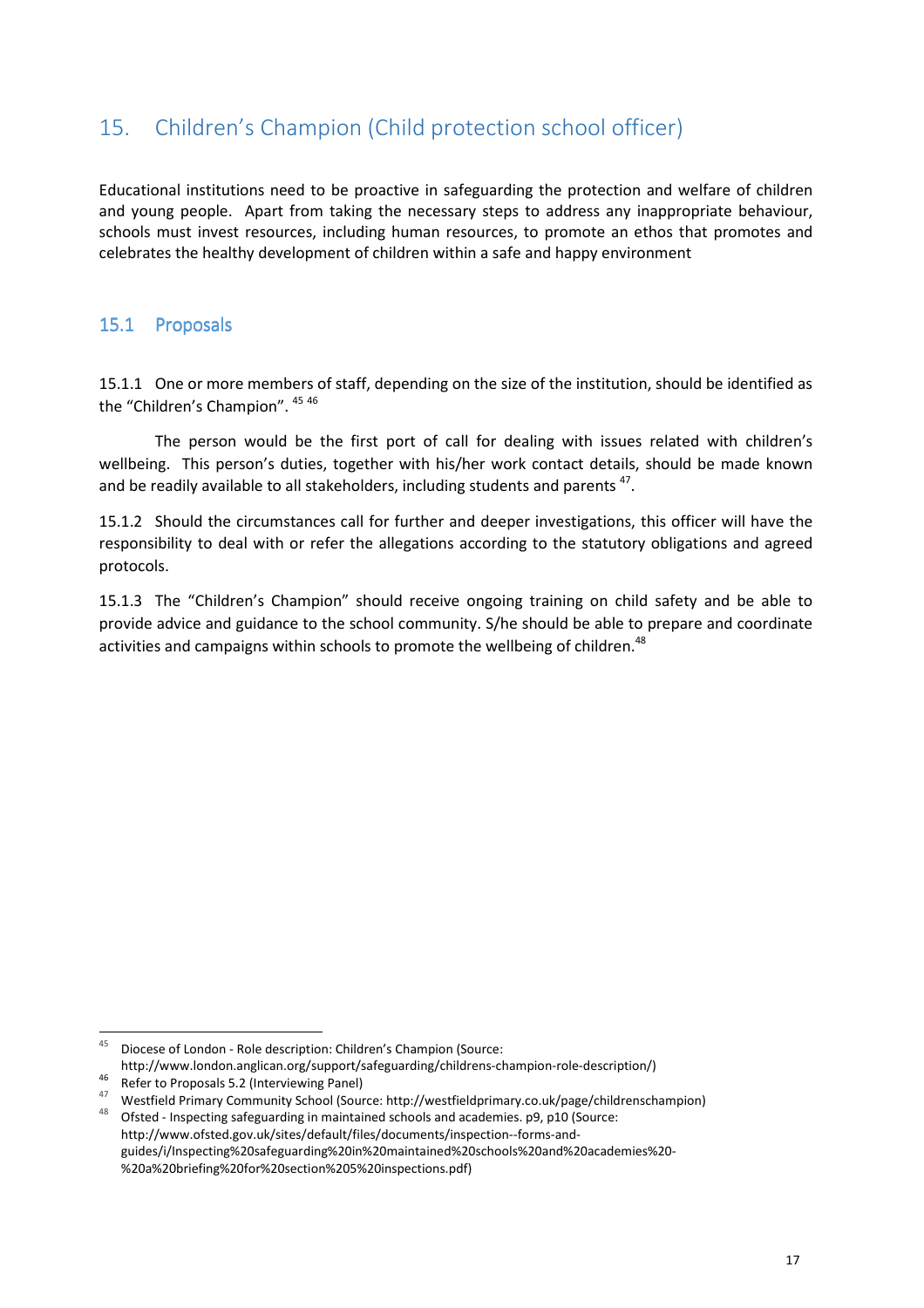### 16. Policies, protocols and procedures

It is a statutory obligation that licenced educational institutions hold policies and other documents outlining their operations and practices.

### 16.1 Proposals

l

16.1.1 All educational institutions providing services to young children and youths should have policies, protocols and procedures covering all aspects of safeguarding children including, but not limited to, the vetting of new staff and volunteers and procedures for dealing with allegations against staff and volunteers.<sup>49</sup>

16.1.2 Supervisory bodies, through the regular auditing process, should have the responsibility of ensuring that such documents are in place, kept up to date and readily available upon request<sup>17</sup>.

 $49$  Ofsted - Inspecting safeguarding in maintained schools and academies. p7 (Source: http://www.ofsted.gov.uk/sites/default/files/documents/inspection--forms-andguides/i/Inspecting%20safeguarding%20in%20maintained%20schools%20and%20academies%20- %20a%20briefing%20for%20section%205%20inspections.pdf)